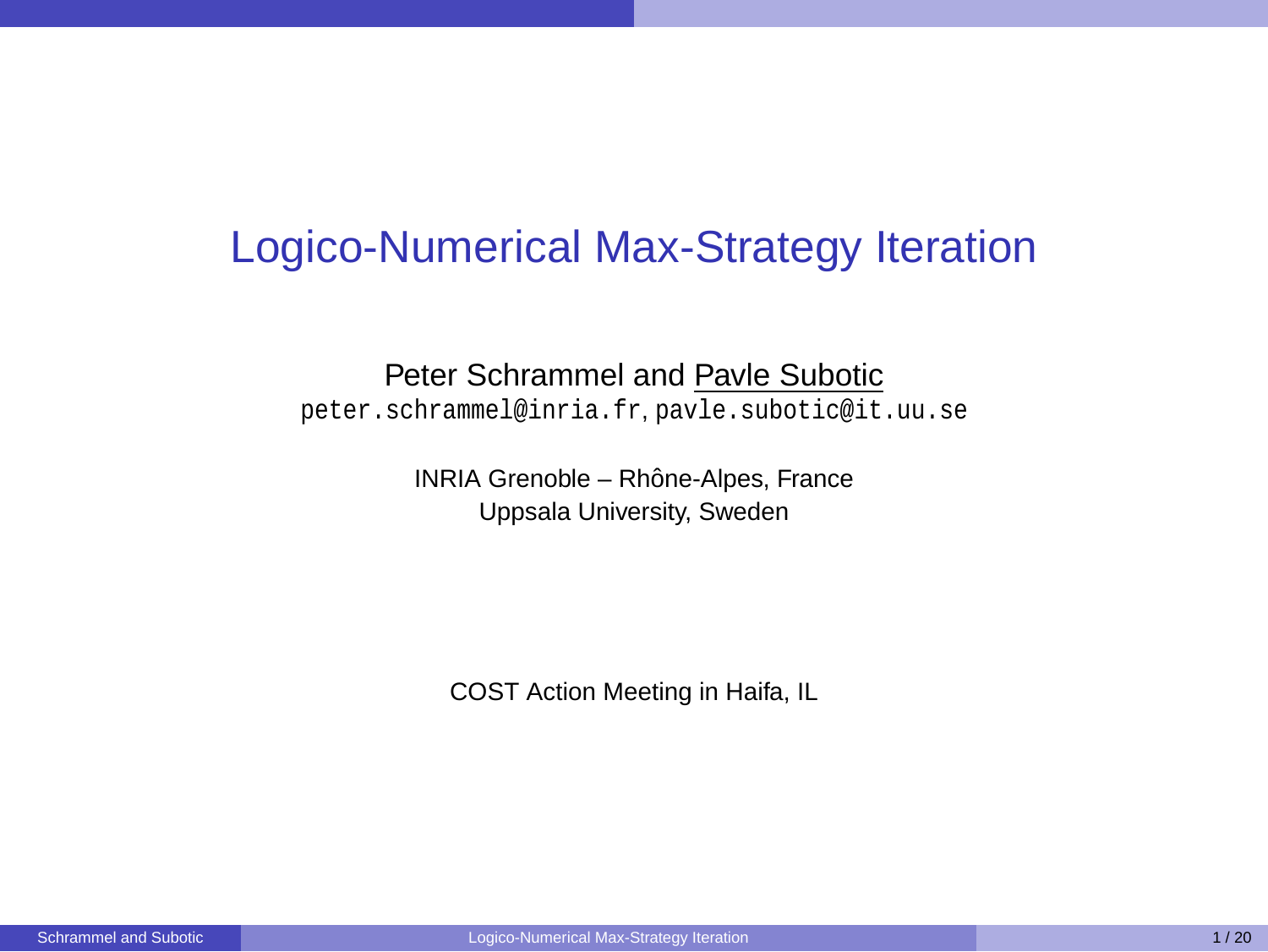#### [Introduction](#page-1-0)

# Reachability Analysis Using Abstract Interpretation

#### Reachability Analysis

• Solve 
$$
S = \underbrace{S_0 \cup \text{post}}_{F}(S)
$$

F • Not computable in the general case

#### Classical Abstract Interpretation

- Solve  $S = F(S)$  in an abstract domain over-approximating the concrete reachable set
- Use an extrapolation operator ("widening") to guarantee termination: induces hard-to-predict approximations

#### Strategy Iteration

- Solve a sequence of "simpler" fixed point equations:  $S = F^{(i)}(S)$
- Guaranteed to converge to the global least fixed point  $S = F(S)$  in a finite number of steps
- <span id="page-1-0"></span>**.** Limited to Numerical domains via template polyhedra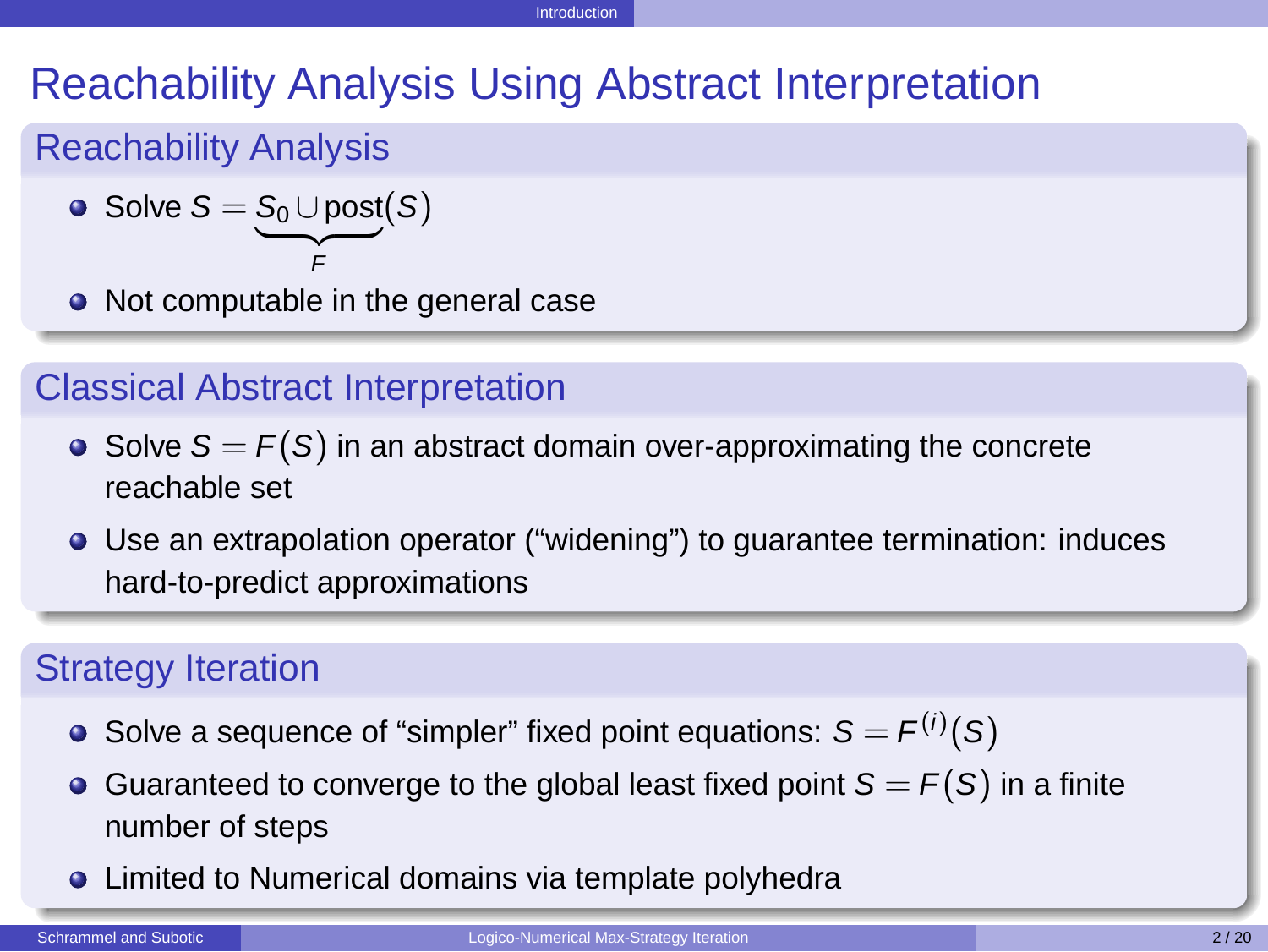### Difficulty of Boolean Variables

- Boolean and Numerical values tightly interact.  $\bullet$
- <span id="page-2-0"></span> $\bullet$ Classical approach: Enumerating the boolean state space - perform numerical analysis on the obtained CFG
	- $▶$  State space explosion  $\rightarrow$  intractable for larger programs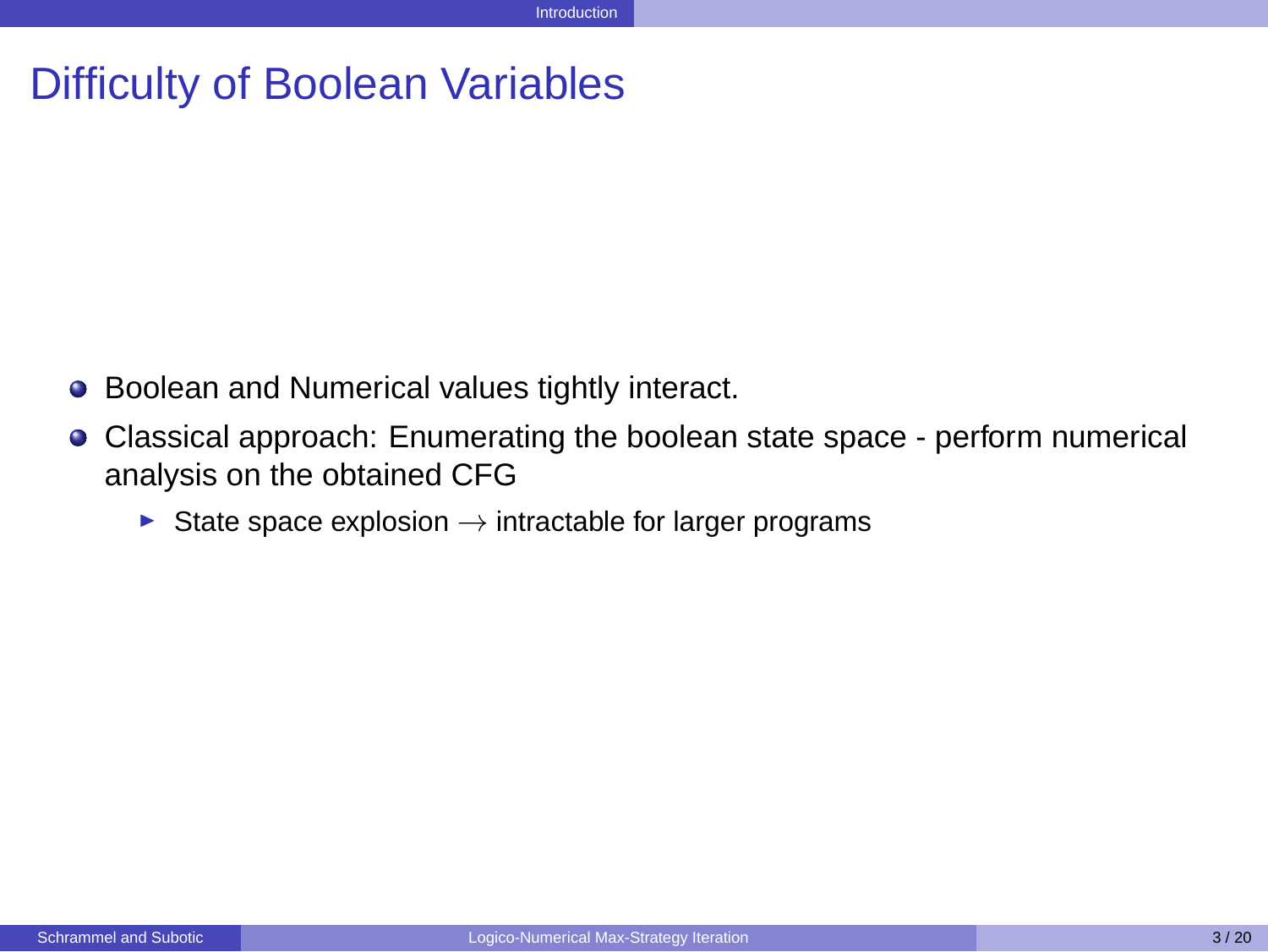## Implicit approaches Boolean Variables

Booleans as *integers*  $\in \{0, 1\}$ :

- Use max-strategy iteration "as is"
- Only convex constraints  $\rightarrow$  very bad precision on Booleans  $\bullet$

Logico-numerical abstract domains (Bultan et al 1997, Jeannet et al 1999, Blanchet et al 2003):

- Logico numerical state sets  $\in {\wp}(\mathbb{B}^{m} \times \mathbb{R}^{n})$  abstracted by a logico numerical state abstract value
- <span id="page-3-0"></span>Usually combine BDDs and numerical abstract domains

Our approach: logico-numerical abstract domains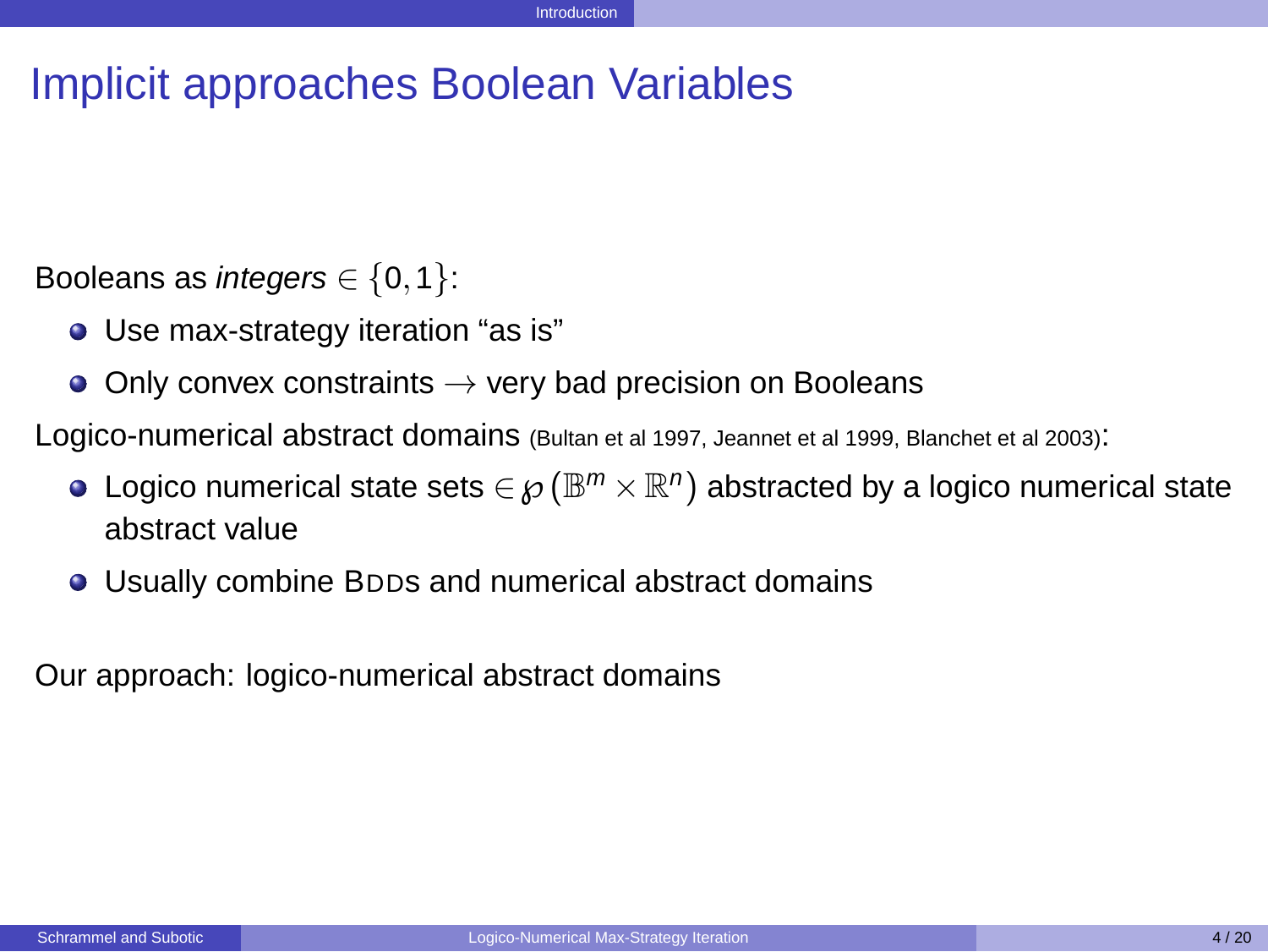#### **Outline**



#### **[Introduction](#page-1-0)**

- **[Template Polyhedra Analysis](#page-5-0)**
- [Numerical Max-Strategy Iteration](#page-6-0)

#### <sup>2</sup> [Logico-Numerical Max-Strategy Iteration](#page-15-0)

- **•** [Abstract Domain](#page-16-0)
- **•** [Algorithm](#page-17-0)
- <span id="page-4-0"></span>**•** [Properties](#page-34-0)



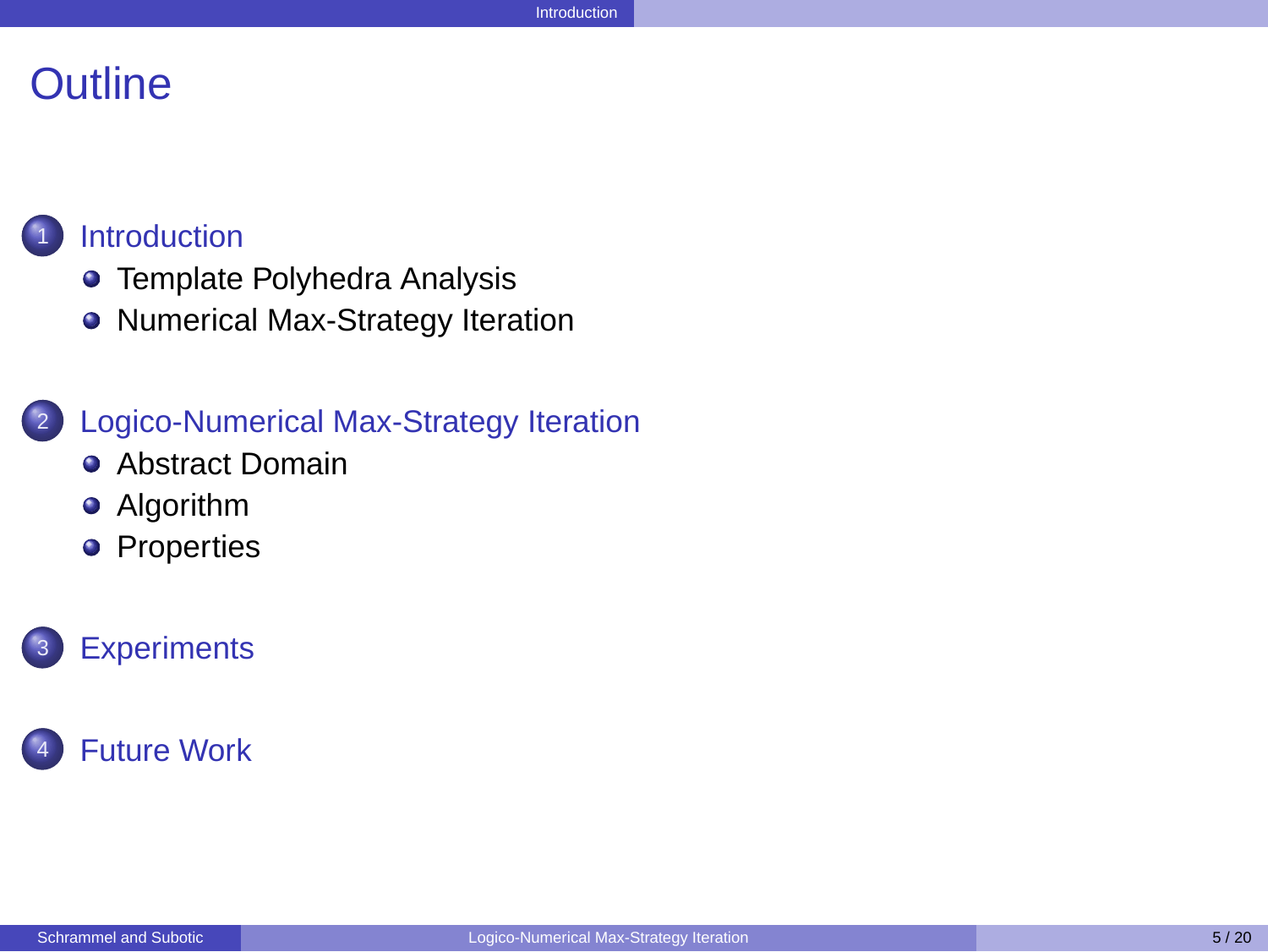# Template Polyhedra (Sankaranarayanan et al 2005)

Polyhedra with a shape fixed by a template  $\textbf{T} \in \mathbb{R}^{m \times n}$  $\mathbf{G}$ enerates polyhedra  $\{\mathbf{x} \mid \mathbf{x} \in \mathbb{R}^n, \mathsf{Tx} \leq \boldsymbol{d}\}$  for  $\boldsymbol{d} \in \overline{\mathbb{R}}^m$ 

<span id="page-5-0"></span>
$$
(\overline{\mathbb{R}}=\mathbb{R}\cup\{-\infty,\infty\})
$$

#### Example: Intervals

Template 
$$
T = \begin{pmatrix} 1 \\ -1 \end{pmatrix}
$$
 for a program with a single variable x:  
template polyhedra  $\begin{pmatrix} 1 \\ -1 \end{pmatrix}$   $x \le \begin{pmatrix} d_1 \\ d_2 \end{pmatrix}$ , *i.e.*,  $-d_2 \le x \le d_1$ .

**Abstract value:** represented by the vector of bounds  $d$  ( $\top = \infty$  and  $\bot = -\infty$ ) **Operations:** performed efficiently with the help of linear programming **Reachability analysis:** find the smallest bounds representing a fixed point of the semantic equations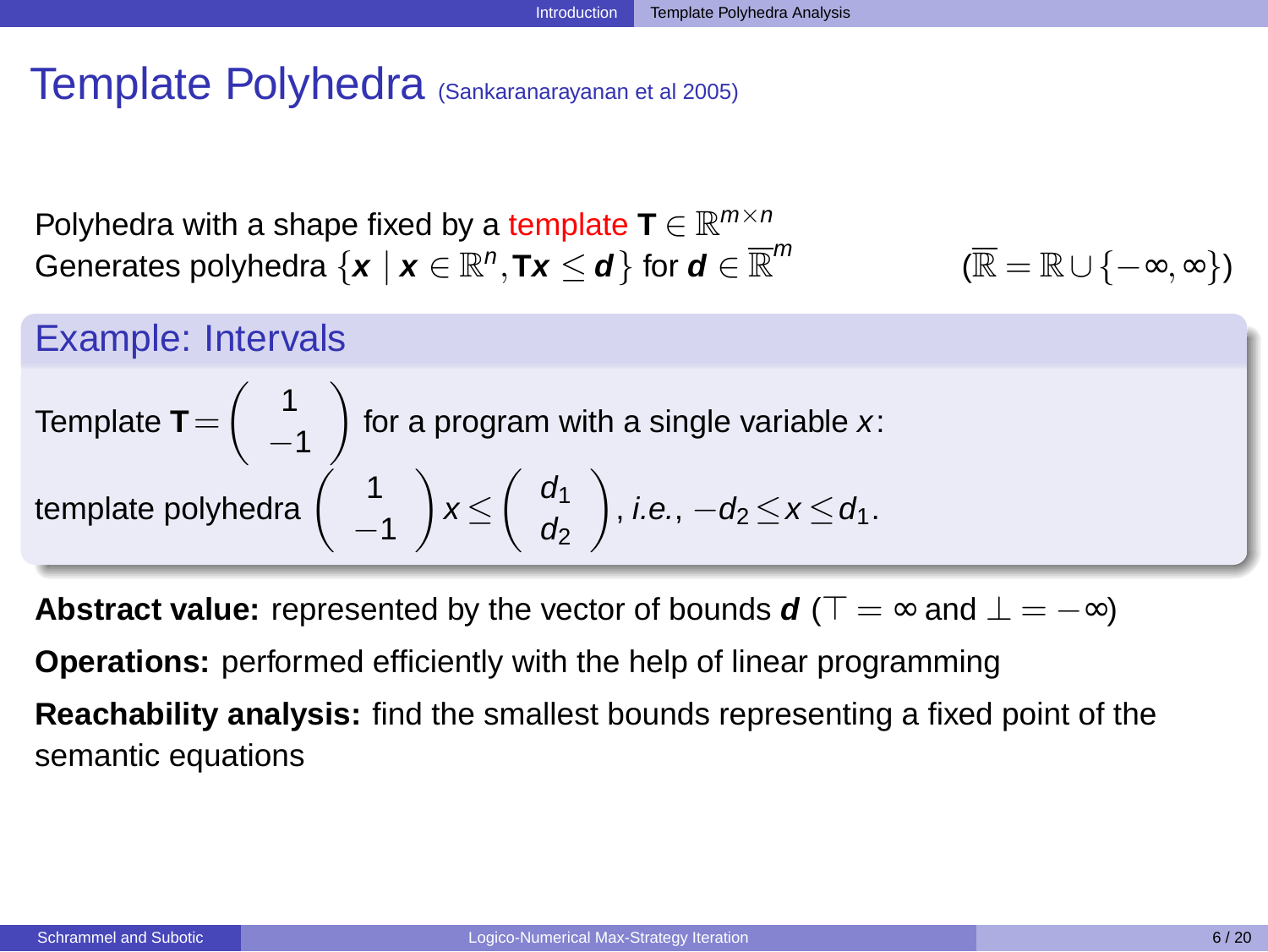## Numerical Max-Strategy Iteration (Gawlitza and Seidl 2007)

General idea: Compute the least fixed point of the semantic equation system *M* by:

- computing a sequence of  $f/p\|\mu\|$  using linear programming
- $\bullet$  until *lfp* $\llbracket \mu \rrbracket =$  *lfp* $\llbracket \mathcal{M} \rrbracket$
- A strategy *µ* choses exactly one argument on the right-hand side of each equation.
- <span id="page-6-0"></span>We let  $\delta_{l,t}$  is the bound value for a location *l* and template bound *t*.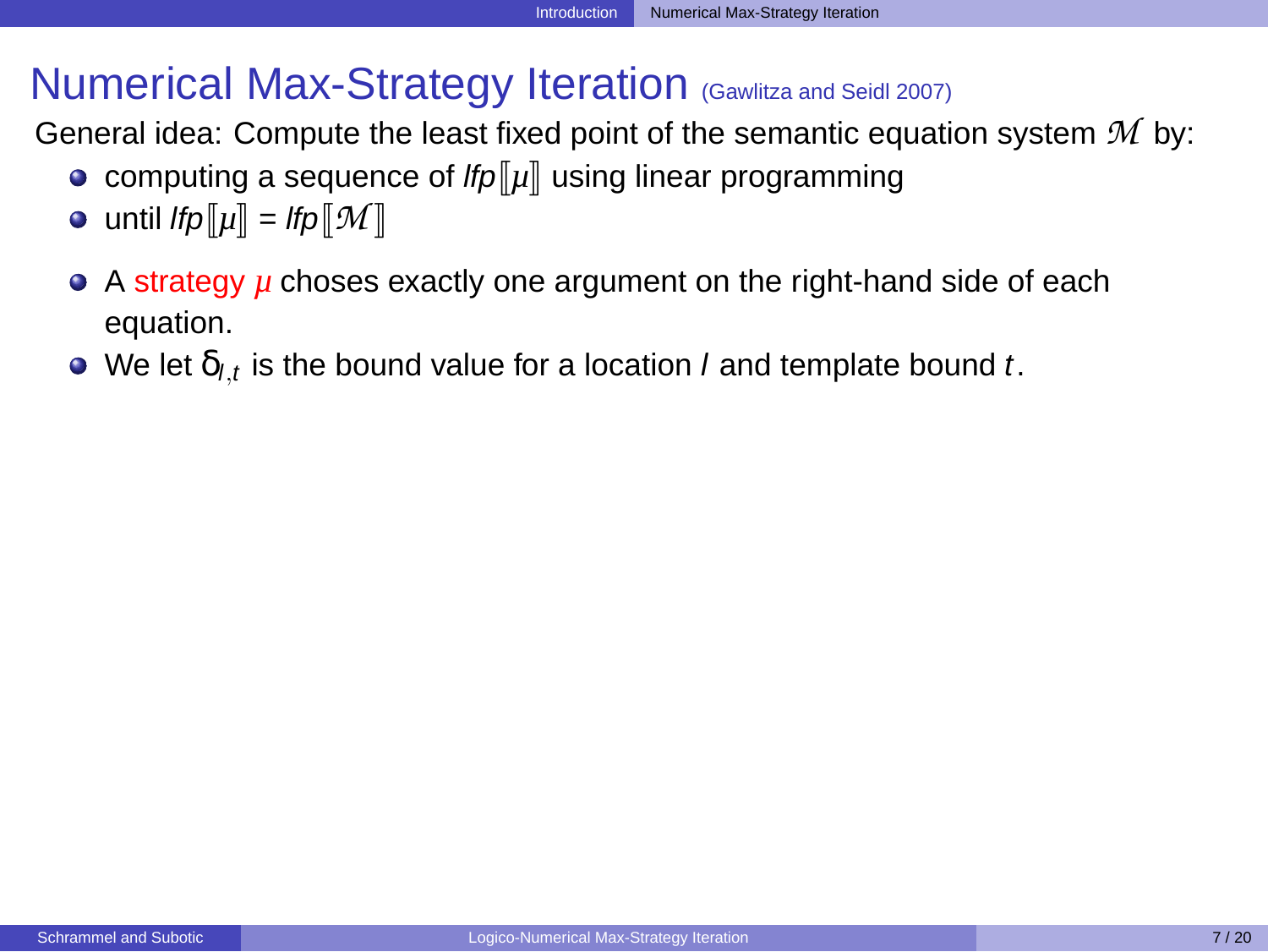# Example: Strategy

<span id="page-7-0"></span>
$$
x \leq 9 \land (x' = x+1) \qquad x \geq 1 \land (x' = x-1)
$$
\n
$$
(e_0)
$$
\n
$$
x' = 5
$$
\n
$$
(e_1)
$$
\n
$$
(e_2)
$$
\n
$$
(e_3)
$$
\n
$$
(e_4)
$$
\n
$$
(e_5)
$$
\n
$$
(e_6)
$$
\n
$$
(e_1)
$$
\n
$$
(e_2)
$$
\n
$$
(e_3)
$$
\n
$$
(e_4)
$$
\n
$$
(e_5)
$$
\n
$$
(e_6)
$$
\n
$$
(e_7)
$$
\n
$$
(e_8)
$$
\n
$$
(e_9)
$$
\n
$$
(e_2)
$$

$$
\delta_{0,1}=\infty
$$

$$
\begin{array}{ll}\delta_{0,2}=\infty\cr\delta_{1,1}=\bigsqcup\left\{\begin{matrix}-\infty\cr\sup\left\{x'\;\middle|\; x\leq\delta_{1,1}\wedge\; x\leq 9\right\}\cr-\infty\cr\sum_{1,2}=\bigsqcup\left\{\begin{matrix}-\infty\cr-\infty\cr-\infty\cr\sup\left\{-x'\;\middle|\; -x\leq\delta_{1,2}\wedge\; x\leq 9\right\}\cr-\infty\cr\sum_{1,3}=\bigsqcup\left\{-x'\;\middle|\; -x\leq\delta_{1,2}\wedge\; x\leq 9\cr\sum_{1,4}=\bigsqcup\left\{-x\;\middle|\; x\leq\delta_{1,2}\wedge\; x\leq 9\right\}\cr-\infty\cr\sum_{1,5}=\bigsqcup\left\{-\infty\cr-\infty\cr\sum_{1,6}=\bigsqcup\left\{-\infty\cr-\infty\cr-\infty\cr\sum_{1,7}=\bigsqcup\left\{-x\;\middle|\; x\leq\delta_{1,1}\wedge\; x\geq 10\right\}\cr-\infty\cr\sum_{1,7}=\bigsqcup\left\{-x\;\middle|\; -x\leq\delta_{1,2}\wedge\; x\leq 10\cr\sum_{1,7}=\bigsqcup\left\{-x\;\middle|\; x\leq\delta_{1,2}\wedge\; x\leq 10\right\}\cr-\infty\cr\sum_{1,7}=\bigsqcup\left\{-x\;\middle|\; -x\leq\delta_{1,2}\wedge\; x\leq 10\right\}\cr\end{array}\right\}\right\}\end{array}
$$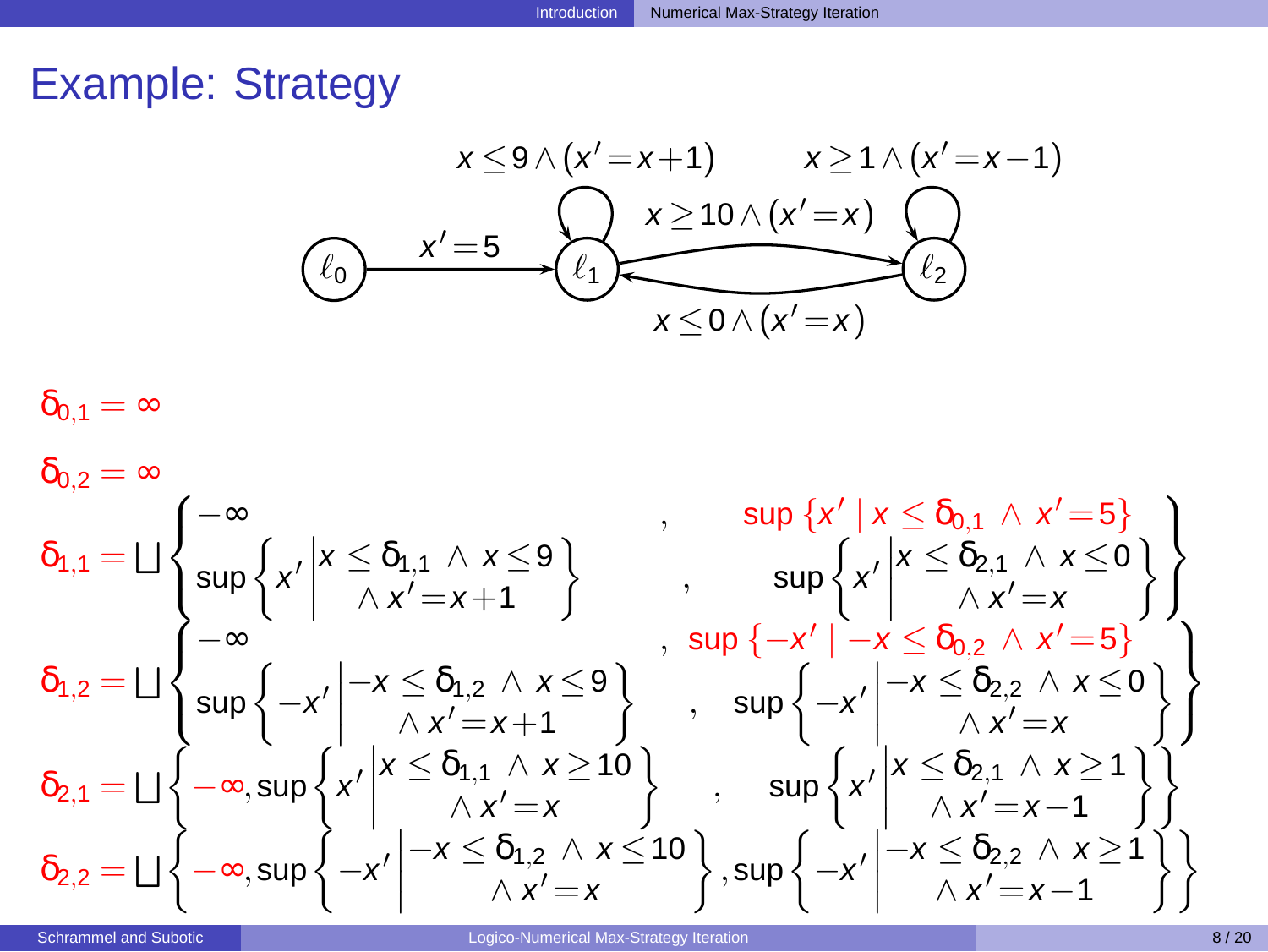# Numerical Max-Strategy Iteration (Gawlitza and Seidl 2007)

General idea: Compute the least fixed point of the semantic equation system *M* by:

- computing a sequence of  $lfp\lbrack \lbrack \mu \rbrack$  using linear programming
- $\bullet$  until *lfp* $\llbracket \mu \rrbracket =$  *lfp* $\llbracket \mathcal{M} \rrbracket$

A strategy  $\mu$  choses exactly one argument on the right-hand side of each equation.

A strategy  $\mu'$  is called an improvement of  $\mu$  w.r.t the abstract value **d** iff

- **D** it is "at least as good" as  $\mu$  with respect to  $d$  and
- 2 it is "strictly better for the changed equations"

#### Max-Strategy Improvement Algorithm

$$
\text{initial strategy: } \mu := \{ \delta_{\ell_0} \geq \infty, \ \delta_{\ell} \geq -\infty \text{ for all } \ell \neq \ell_0 \} \\ \text{initial abstract value: } \textbf{\textit{d}} := \lambda \ell.\delta_{\ell} \rightarrow \left\{ \begin{array}{ll} \infty & \text{for } \ell = \ell_0 \\ -\infty & \text{for } \ell \neq \ell_0 \end{array} \right.
$$

while not **d** is a solution of *M* do

$$
\mu := \text{improvement of } \mu \text{ w.r.t } \mathbf{d}
$$

<span id="page-8-0"></span>
$$
\mathbf{d} := \mathit{lfp}[\![\mu]\!]
$$

done

#### return **d**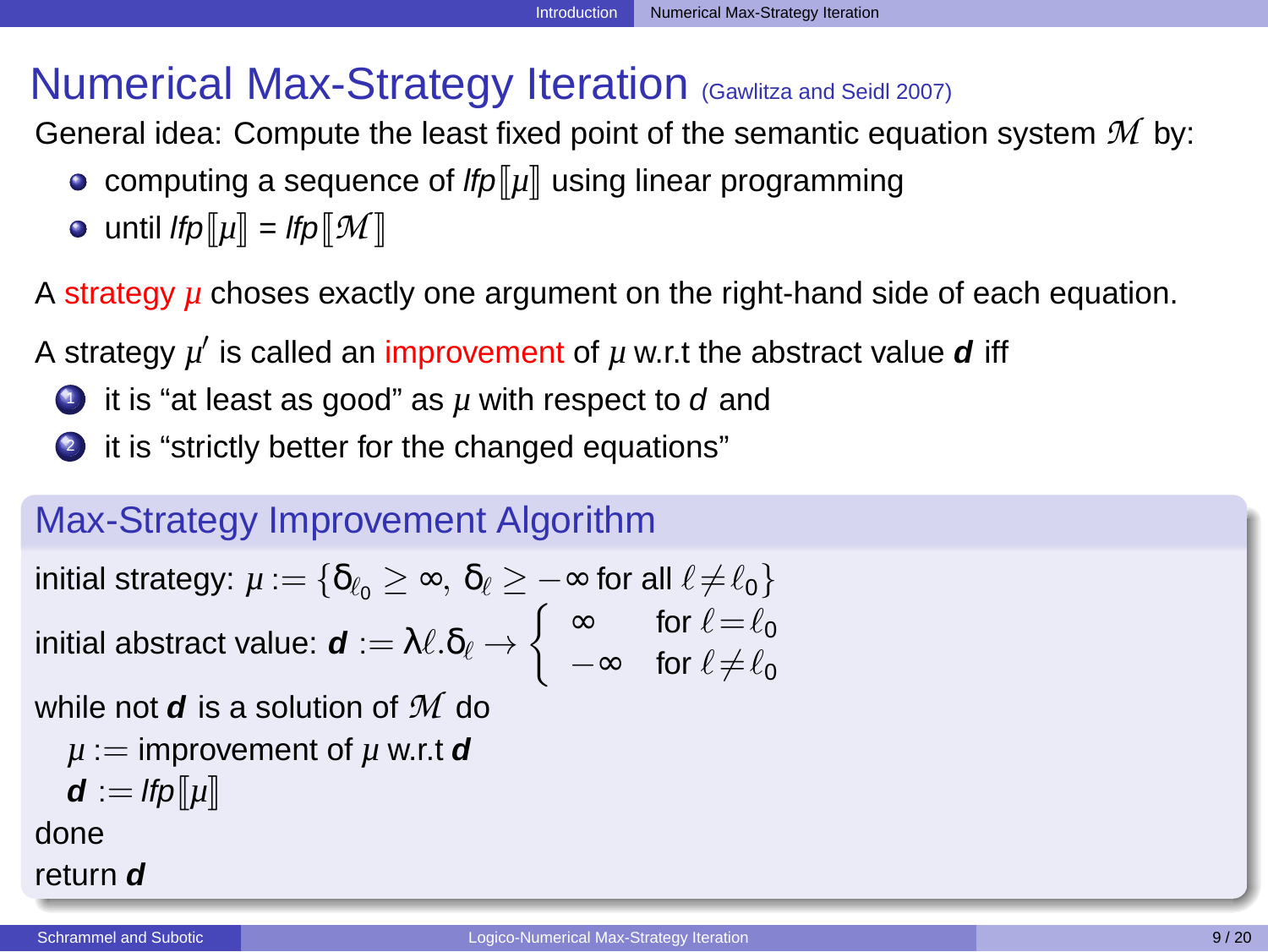

<span id="page-9-0"></span>
$$
\begin{array}{ll}\delta_{0}=\infty &\text{sup}\left\{x^{\prime}\bigm| x\leq \delta_{1,1}\wedge x\leq 9\right\}\\&\text{sup}\left\{x^{\prime}\bigm| x\leq \delta_{1,1}\wedge x\leq 9\right\}\\&\delta_{1,2}=\bigsqcup\left\{\begin{array}{ll}-\infty &\text{sup}\left\{x^{\prime}\bigm| x\leq \delta_{0,1}\wedge x^{\prime}=5\right\}\\&-\infty &\text{sup}\left\{x^{\prime}\bigm| x\leq \delta_{2,1}\wedge x\leq 0\right\}\\&\text{sup}\left\{-x^{\prime}\bigm| -x\leq \delta_{1,2}\wedge x\leq 9\right\}\\&\text{sup}\left\{-x^{\prime}\bigm| x\leq \delta_{1,2}\wedge x\leq 9\right\}\\&\text{sup}\left\{-x^{\prime}\bigm| x\leq \delta_{2,2}\wedge x^{\prime}=5\right\}\\&\delta_{2,1}=\bigsqcup\left\{-\infty,\text{sup}\left\{x^{\prime}\bigm| x\leq \delta_{1,1}\wedge x\geq 10\right\}\\&\text{sup}\left\{x^{\prime}\bigm| x\leq \delta_{1,2}\wedge x\leq 10\right\}\\&\delta_{2,2}=\bigsqcup\left\{-\infty,\text{sup}\left\{-x^{\prime}\bigm| -x\leq \delta_{1,2}\wedge x\leq 10\right\}\\&\text{sup}\left\{-x^{\prime}\bigm| x\leq \delta_{2,2}\wedge x\geq 1\right\}\\&\delta_{2,3}=\bigsqcup\left\{-\infty,\text{sup}\left\{-x^{\prime}\bigm| x\leq \delta_{1,2}\wedge x\leq 10\right\}\\&\text{sup}\left\{-x^{\prime}\bigm| x\leq \delta_{2,2}\wedge x\geq 1\right\}\\&\text{sup}\left\{-x^{\prime}\bigm| x\leq \delta_{2,2}\wedge x\geq 1\right\}\end{array}\right\}\end{array}
$$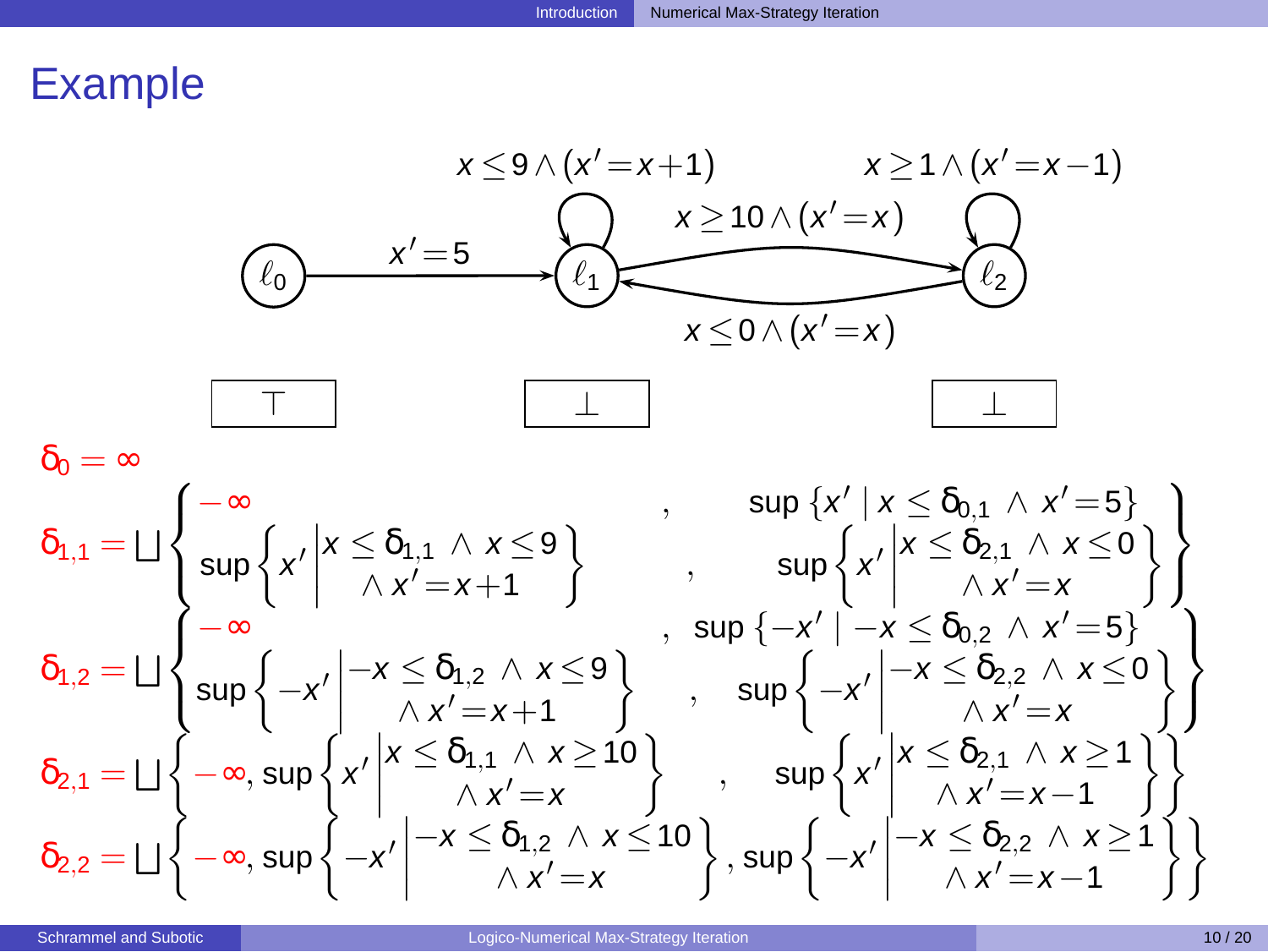

<span id="page-10-0"></span> $\delta_0 = \infty$  $\delta_{1,1} = \bigsqcup$  $\sqrt{ }$ J  $\mathcal{L}$  $-\infty$  , sup {x' | x ≤ δ<sub>0,1</sub> ∧ x' = 5}  $\sup\bigg\{x'\bigg|$  $x \leq \delta_{1,1} \wedge x \leq 9$  $\wedge x' = x + 1$  $\}$ ,  $\sup \left\{ x' \right\}$  $x \leq \delta_{2,1} \wedge x \leq 0$  $\wedge x'=x$  $\mathcal{L}$  $\mathcal{L}$  $\mathcal{L}$  $\mathsf{I}$  $\delta_{1,2} = \bigsqcup$  $\bigcap$ J  $\mathcal{L}$  $-\infty$  , sup  $\{-x' \mid -x \le \delta_{0,2} \land x' = 5\}$  $\sup\left\{-x'\right\}$  $-x \leq \delta_{1,2} \wedge x \leq 9$  $\wedge x' = x + 1$  $\}$ , sup  $\left\{-x'\right\}$  $-x \leq \delta_{2,2} \wedge x \leq 0$  $\wedge x'=x$  $\mathcal{L}$  $\mathcal{L}$  $\mathcal{L}$ J  $\delta_{2,1} = \bigsqcup \left\{ -\infty, \sup \left\{ x' \right\} \right\}$  $x \leq \delta_{1,1} \land x \geq 10$  $\wedge x'=x$  $\Big\}$ ,  $\sup \Big\{ x' \Big\}$  $x \leq \delta_{2,1} \wedge x \geq 1$  $\wedge x' = x - 1$ ηî  $\delta_{2,2} = \bigsqcup \left\{ -\infty, \sup \left\{ -x^{\prime} \right\} \right\}$  $-x \leq \delta_{1,2} \wedge x \leq 10$  $\wedge x'=x$  $\Big\}$ , sup  $\Big\{-x'\Big\}$  $-x \leq \delta_{2,2} \wedge x \geq 1$  $\wedge x' = x - 1$  $\mathcal{L}$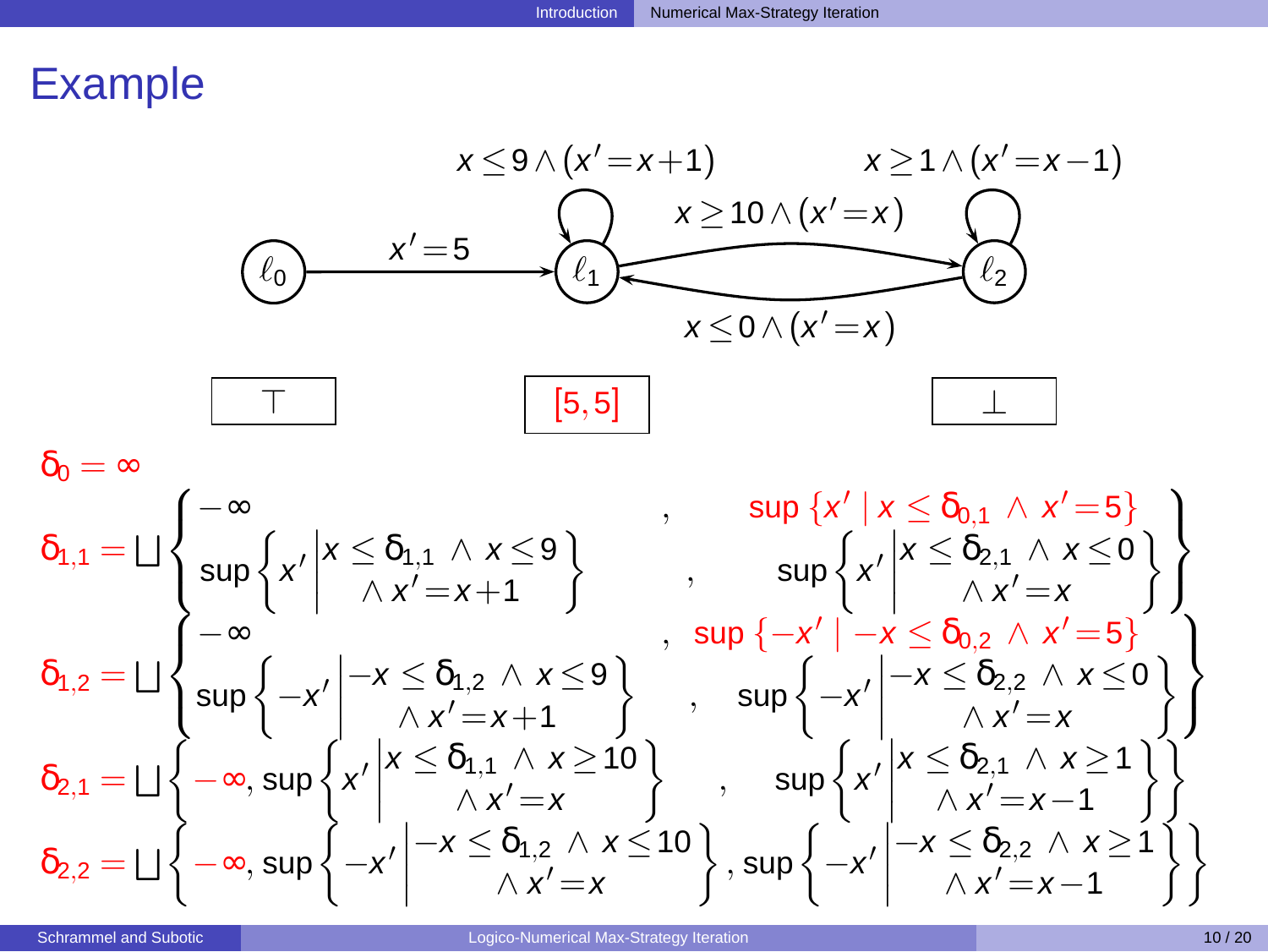

<span id="page-11-0"></span>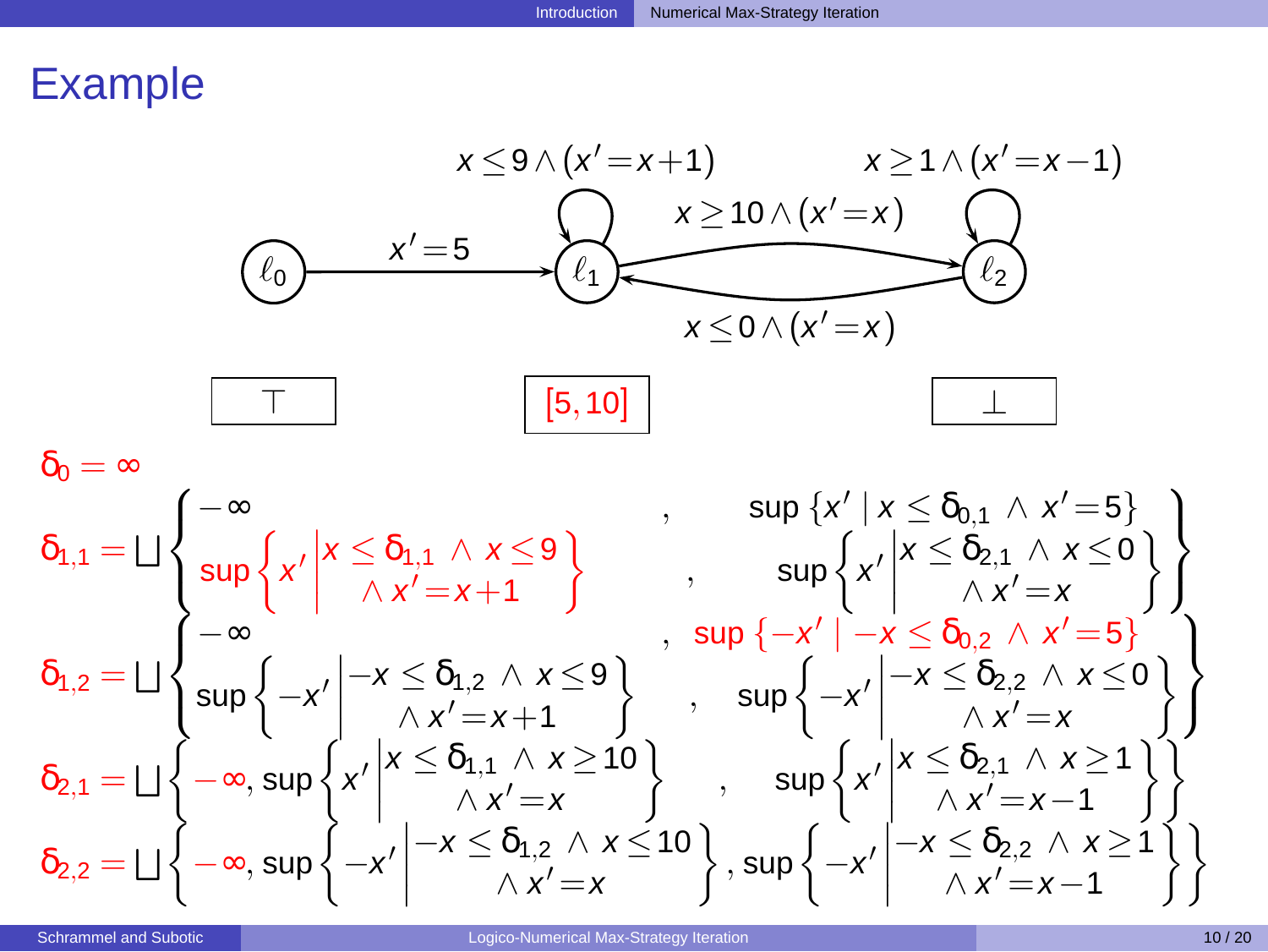

<span id="page-12-0"></span>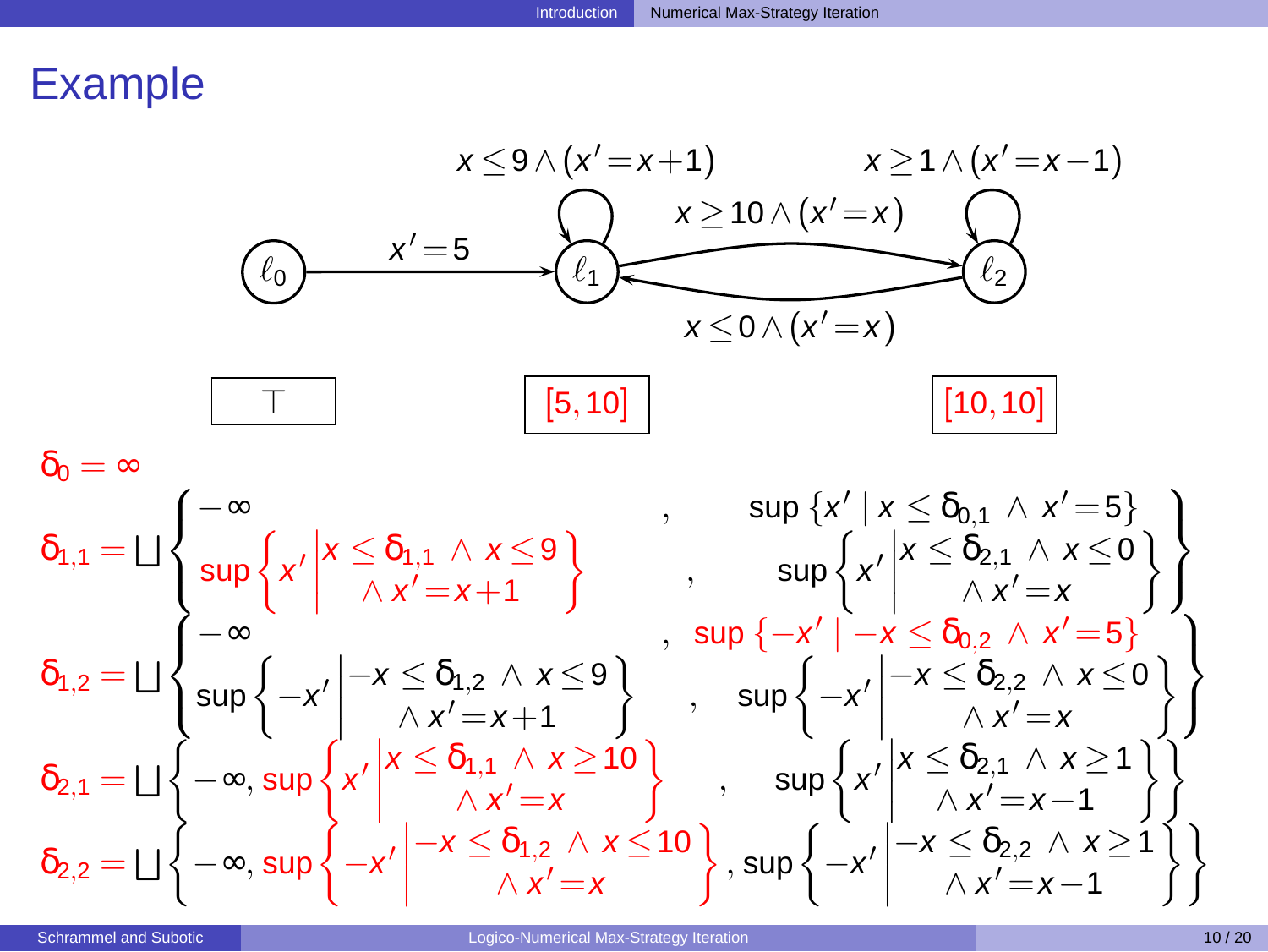

<span id="page-13-0"></span>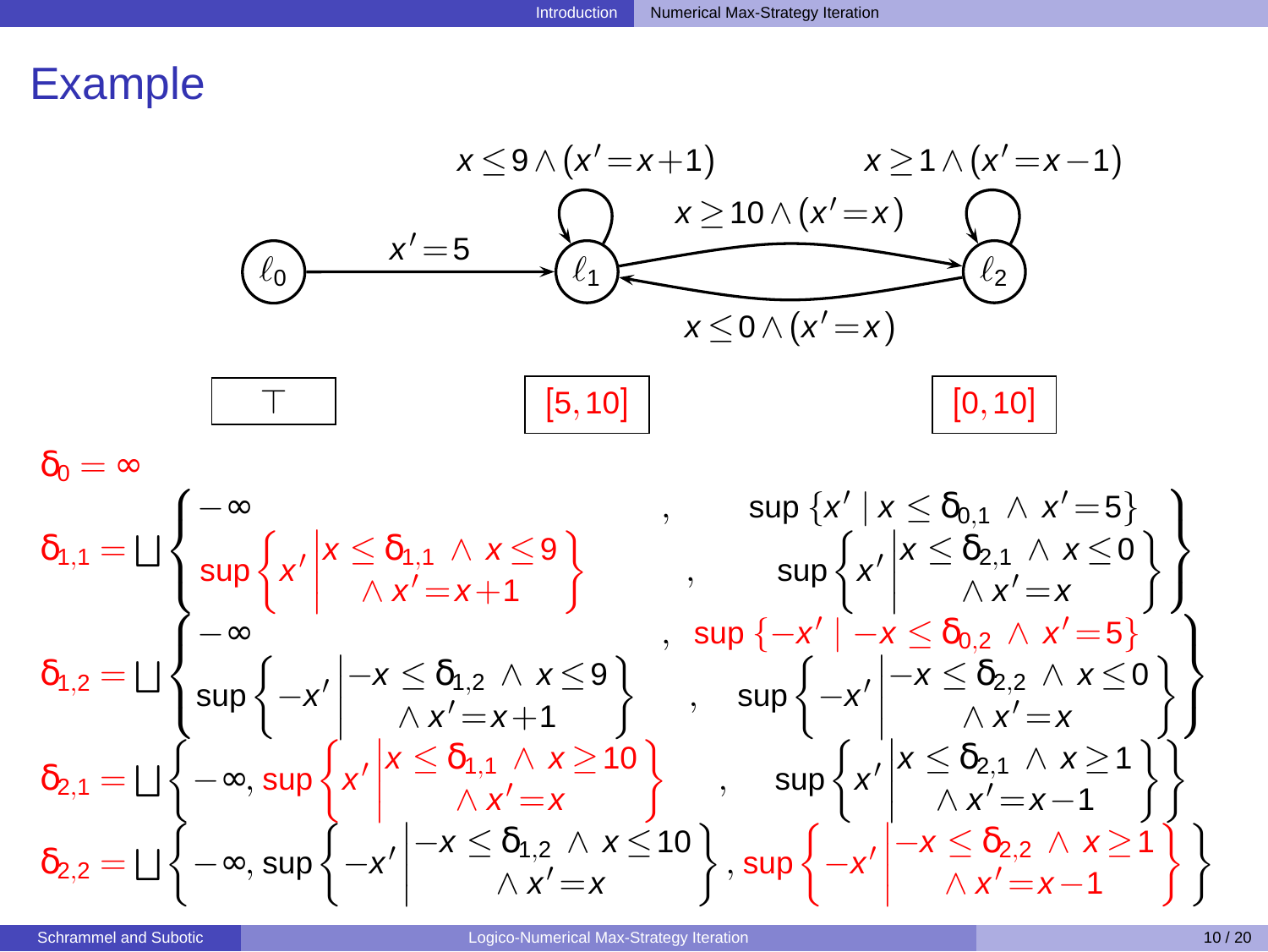

<span id="page-14-0"></span>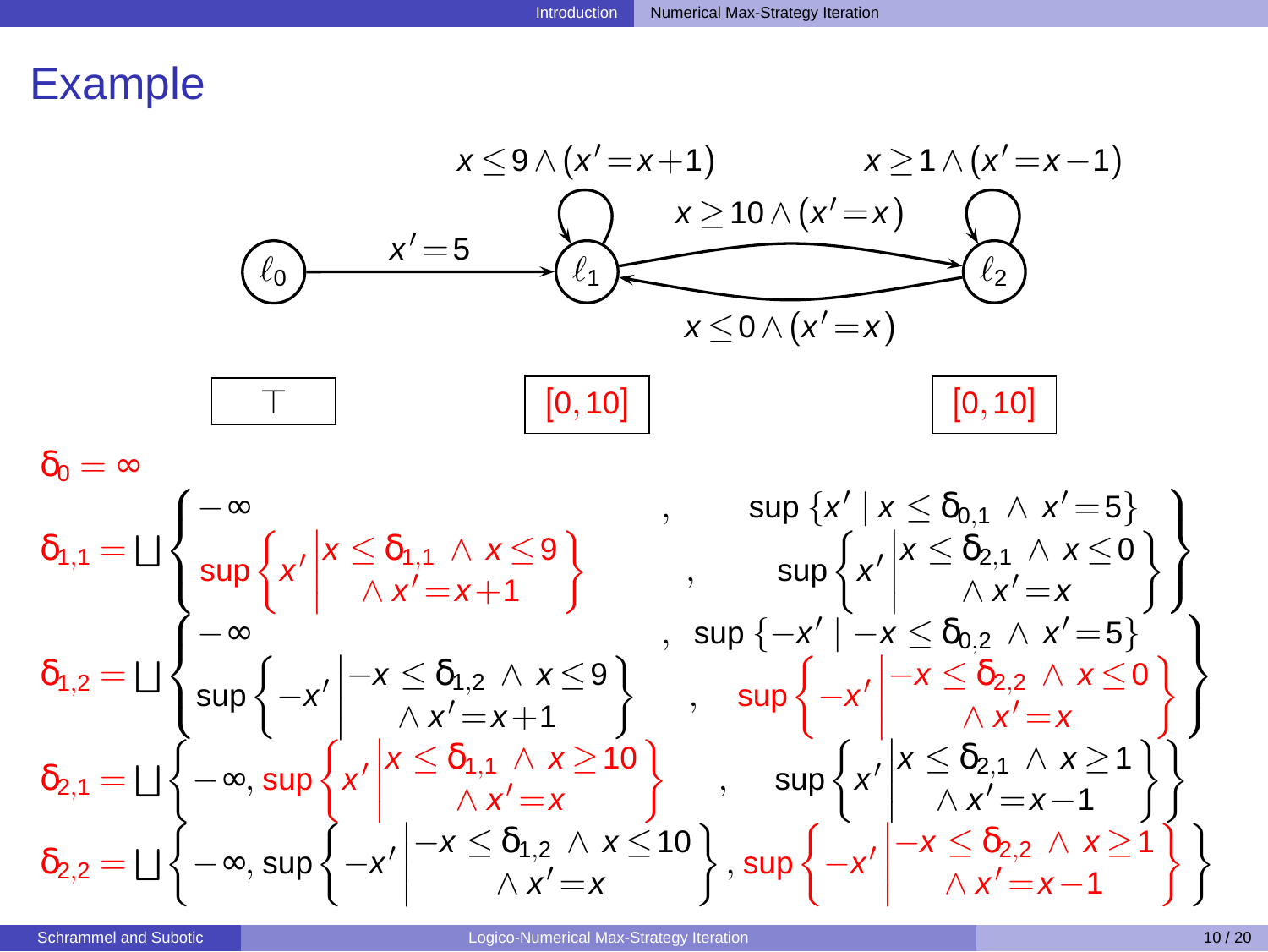### Logico-Numerical Programs

```
b1=b2=true;
x=0;while(true) {
  while(x<=19) { x = b1 ? x+1 : x-1; }
  while(x<=99) { x = b2 ? x+1 : x; b2 = lb2; }
  if (x>=100) { b1 = (x<=100); x = x-100; }
}
```
<span id="page-15-0"></span>
$$
(b'_1 = (x \le 100)) \wedge (b'_2 = b_2) \wedge x \ge 100 \wedge (x' = x - 100) \wedge (b'_1 = b_1) \wedge (b'_2 = b_2) \wedge x \le 19 \wedge \wedge x \ge 100 \wedge (x' = x - 100) \wedge (b'_1 = b_1) \wedge (b'_2 = b_2) \wedge x \ge 20 \wedge (x' = x) \wedge (b'_1 = b_1) \wedge (b'_2 = b_2) \wedge x \ge 20 \wedge (x' = x) \wedge (b'_1 = b_1) \wedge (b'_2 = -b_2) \wedge x \le 99 \wedge \wedge x' = \left\{ \begin{array}{l} (b'_1 = b_1) \wedge (b'_2 = -b_2) \wedge x \le 99 \wedge x' = \left\{ \begin{array}{l} x+1 & \text{if } b_2 \\ x & \text{if } -b_2 \end{array} \right. \end{array}
$$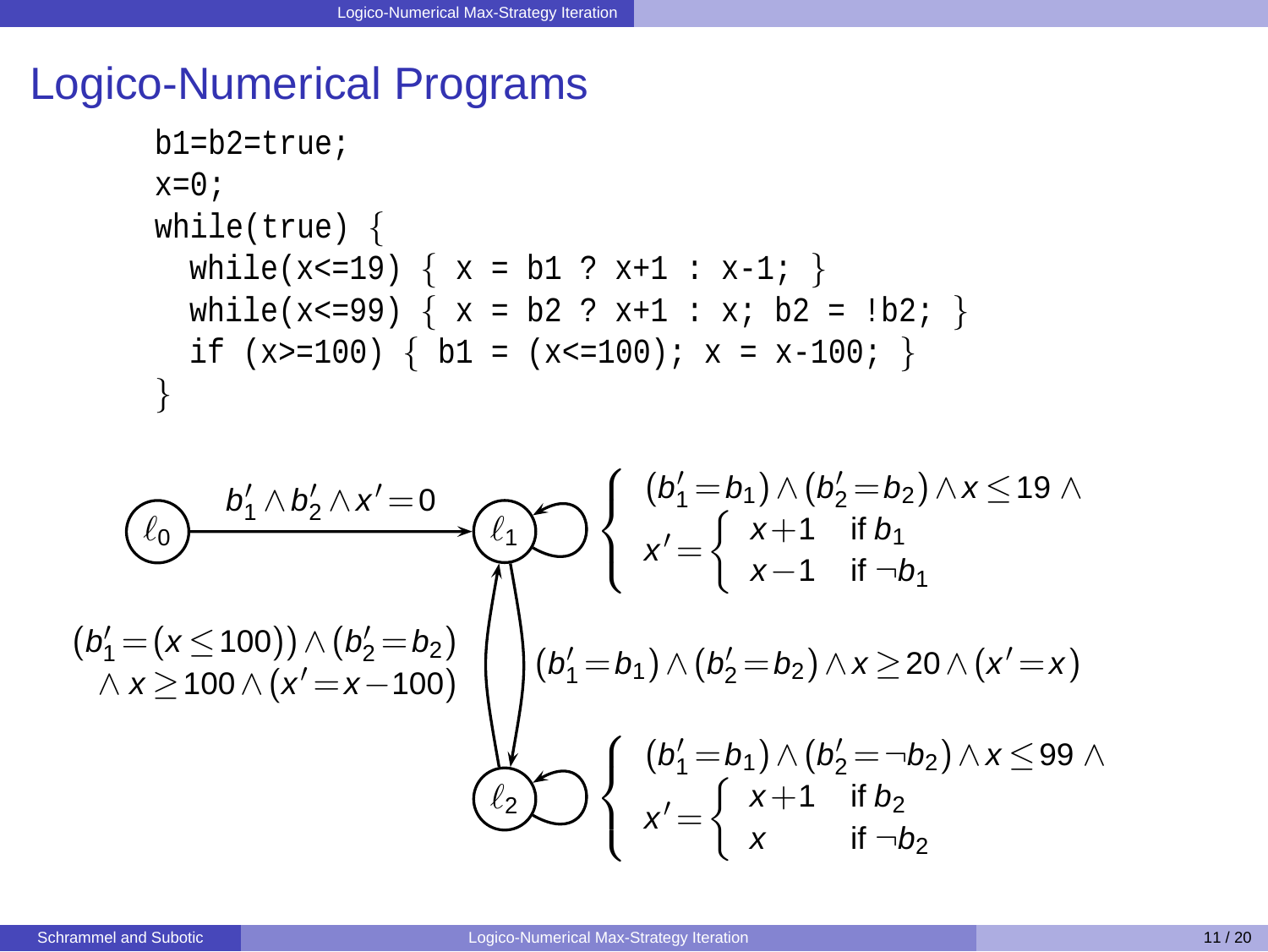## Abstract Domain

<span id="page-16-0"></span>
$$
\mathscr{O}(\mathbb{B}^p\!\times\!\mathbb{R}^n) \xrightarrow[\alpha]{\gamma} \mathscr{O}(\mathbb{B}^p) \times \overline{\mathbb{R}}^m
$$

Abstract value  $S = (B, d)$ : cartesian product of

- Valuations of the Boolean variables B (represented as Boolean formulas using BDDs) and
- Template bounds **d**

Abstract domain over CFG: *Loc*  $\rightarrow \wp(\mathbb{B}^{\rho})\times\overline{\mathbb{R}}^{m}$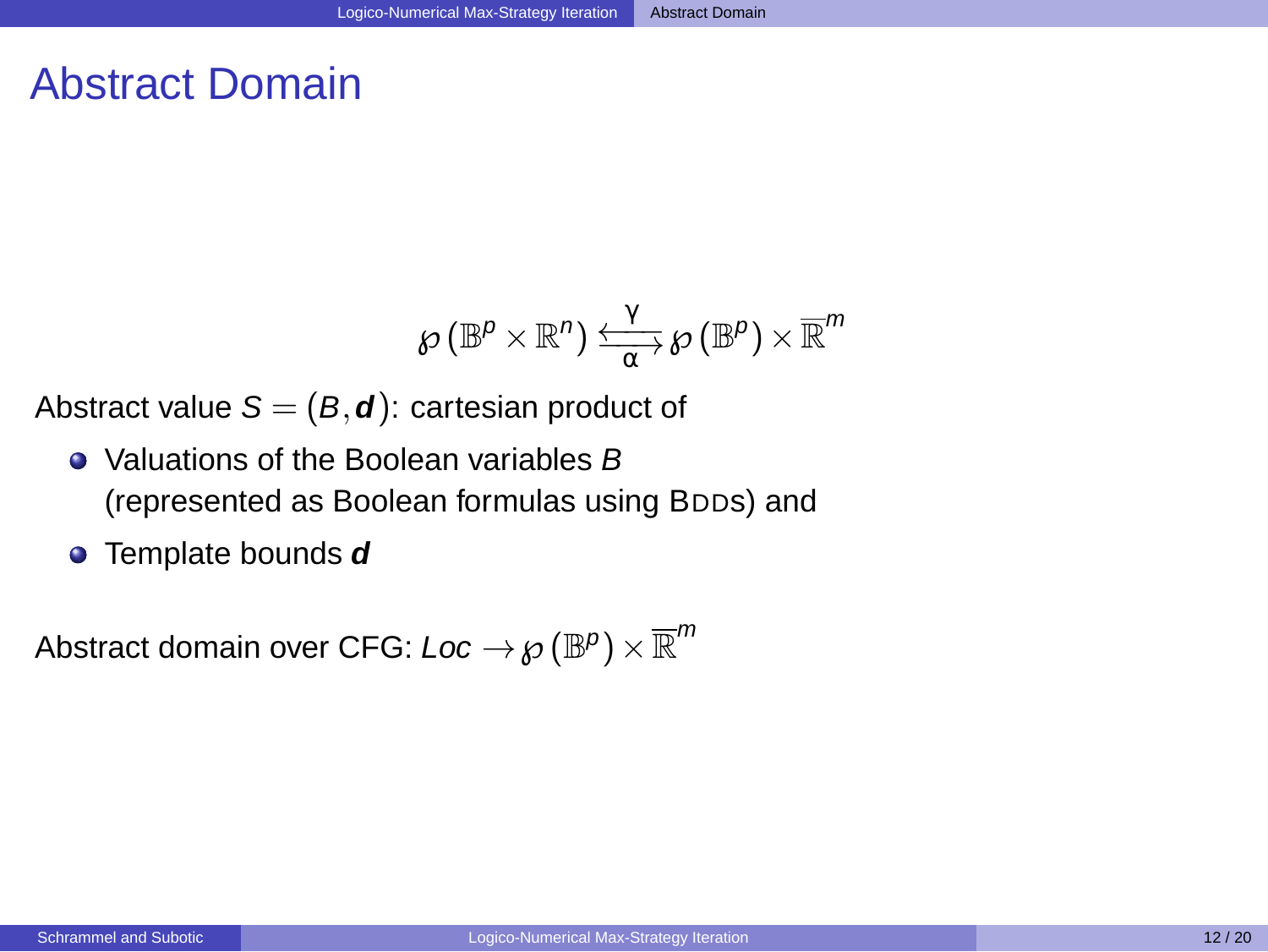# The Idea



- $\triangleright$  for all locations the set of reachable Boolean states does not change no matter what transition we take.
- <span id="page-17-0"></span> $\blacktriangleright$  We call this a subsystem, boolean state states the same but numerical state evolves
- **2** Continue Kleene iteration when Numerical values make us leave the subsystem
- <sup>3</sup> Solution when system wide numerical and boolean values stable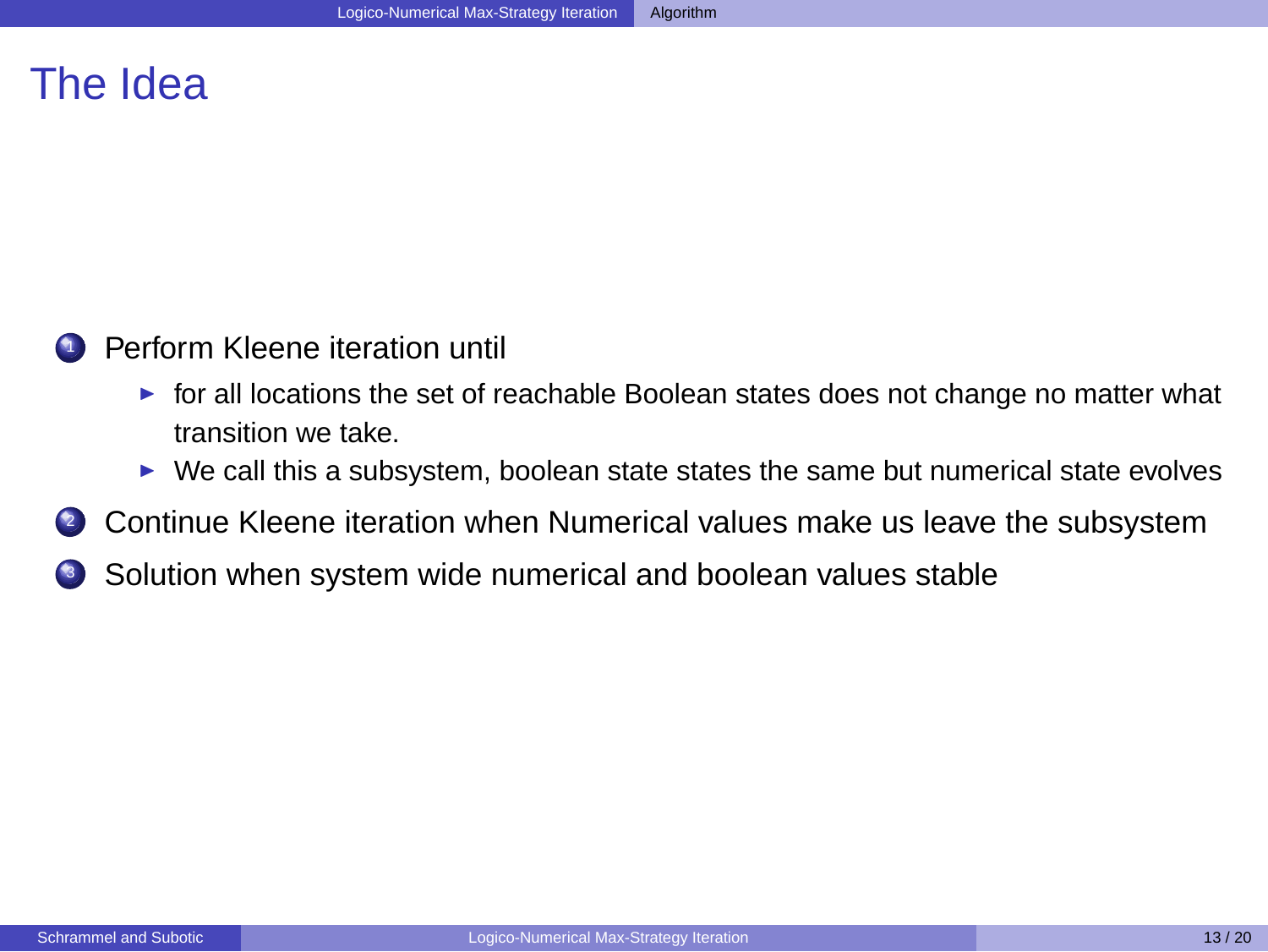|              | Algorithm                                        |
|--------------|--------------------------------------------------|
| 1            | $S := S^0$                                       |
| $\mathbf{2}$ | $S' = \text{post}(S)$                            |
| 3            | while $S \neq S'$ do                             |
| 4            | while $B \neq B'$ do                             |
| 5            | $S := S'$                                        |
| 6            | $S' = \text{post}(S)$                            |
| 7            | done                                             |
| 8            | $S := S'$                                        |
| 9            | $M =$ generate(S)                                |
| 10           | $\mu := (\delta = d)$                            |
| 11           | $\mu' = \max$ -improve $(\mu, d)$                |
| 12           | while $\mu' \neq \mu$ do                         |
| 13           | $\mu := \mu'$                                    |
| 14           | $\boldsymbol{d} := \mathit{lfp} \Vert \mu \Vert$ |
| 15           | $\mu'$ = max_improve( $\mu$ , <b>d</b> )         |
| 16           | done                                             |
| 17           | $S' = \text{post}(S)$                            |
| 18           | done                                             |
| 19           | ؟. ret⊔rn                                        |

phase (1): truncated logiconumerical Kleene iteration

<span id="page-18-0"></span>phase (2): numerical max-strategy iteration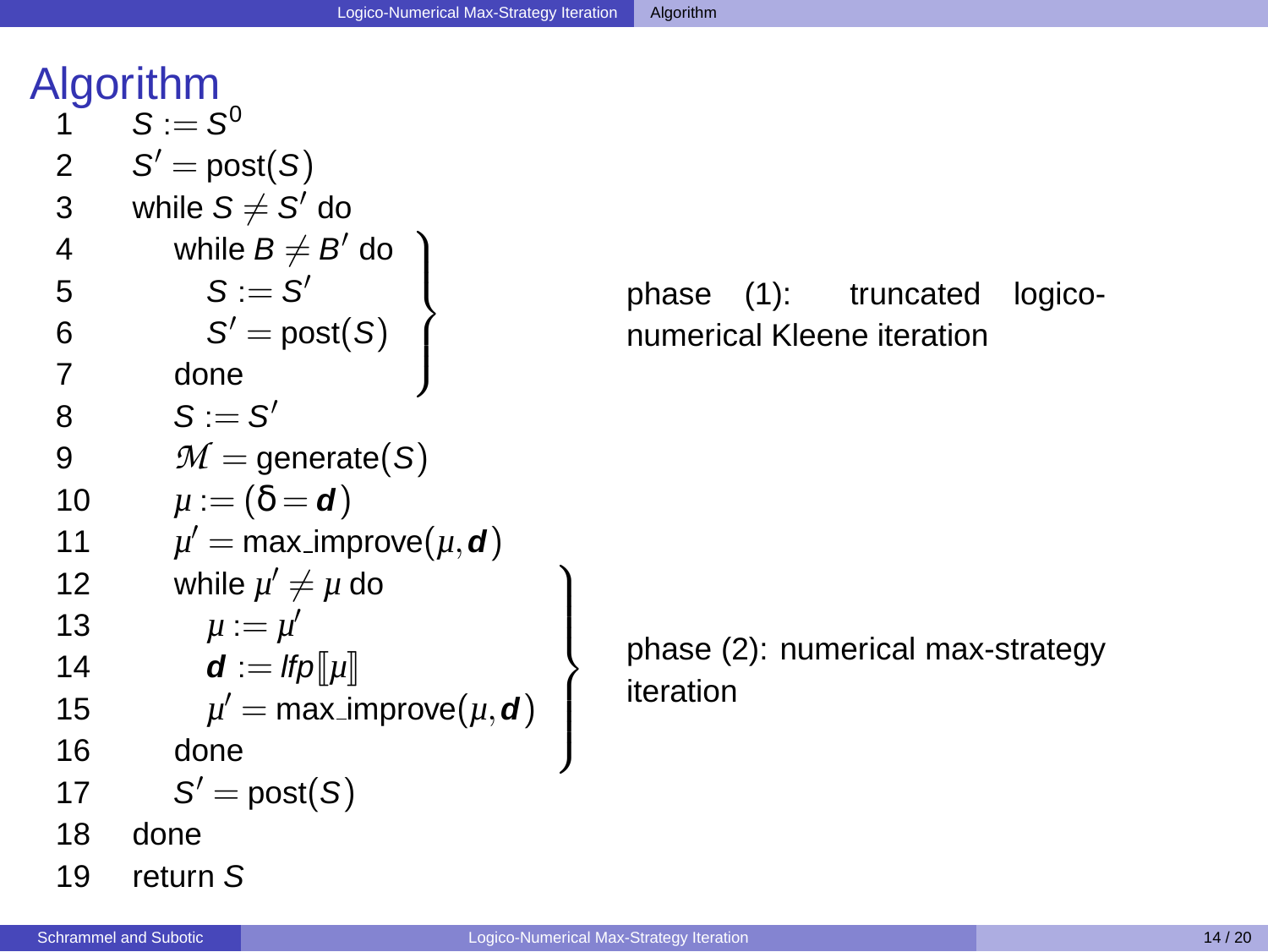$$
(b'_1 = (x \le 100)) \wedge (b'_2 = b_2) \wedge x \ge 100 \wedge (x' = x - 100)
$$
\n
$$
(b'_1 = b_1) \wedge (b'_2 = b_2) \wedge x \le 19 \wedge
$$
\n
$$
(b'_1 = (x \le 100)) \wedge (b'_2 = b_2) \wedge x \ge 100 \wedge (x' = x - 100)
$$
\n
$$
(b'_1 = b_1) \wedge (b'_2 = b_2) \wedge x \ge 20 \wedge (x' = x)
$$
\n
$$
(b'_1 = b_1) \wedge (b'_2 = -b_2) \wedge x \le 99 \wedge
$$
\n
$$
(b'_2 \wedge \cdots \wedge b'_n) \wedge (b'_n = b'_n) \wedge (b'_n = b'_n) \wedge (b'_n = b'_n) \wedge x \le 99 \wedge
$$

Interval template:

$$
\left(\begin{array}{c}1\\-1\end{array}\right)
$$

<span id="page-19-0"></span>Notation: 
$$
\begin{pmatrix} \varphi(b_1, b_2) \\ [-\delta_{\ell, 2}, \delta_{\ell, 1}] \end{pmatrix}
$$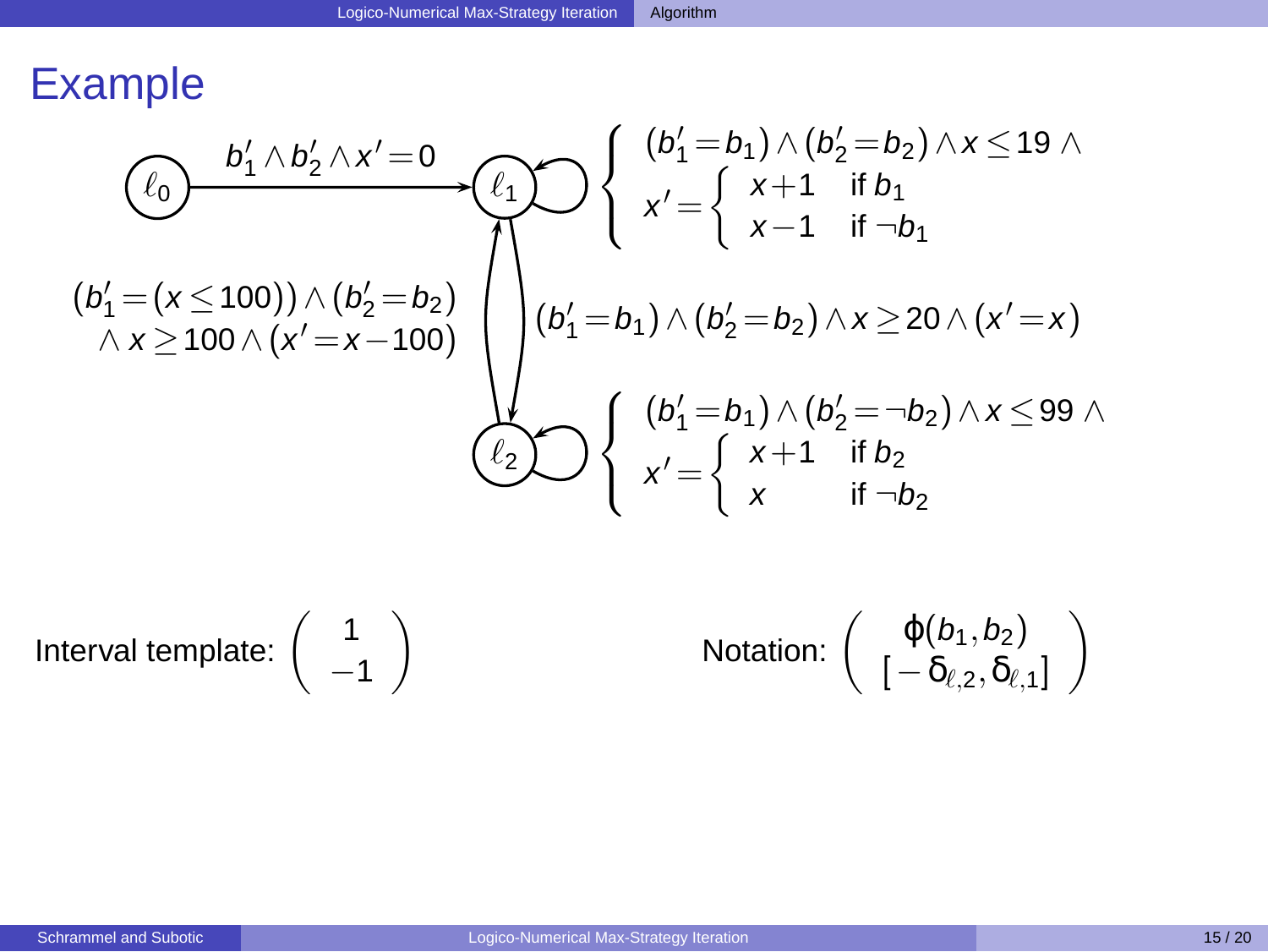$$
\begin{array}{c}\n\begin{pmatrix}\n0 \\
\ell_0\n\end{pmatrix} & \begin{pmatrix}\n0 \\
\ell_1 \end{pmatrix} \wedge b_2' \wedge x' = 0 \\
\begin{pmatrix}\n\ell_1 \\
\ell_2\n\end{pmatrix} & \begin{pmatrix}\n\ell_2 \\
\ell_3\n\end{pmatrix} & \begin{pmatrix}\n\ell_1 \\
\ell_2\n\end{pmatrix} & \begin{pmatrix}\n\ell_2 \\
\ell_3\n\end{pmatrix} & \begin{pmatrix}\n\ell_1 \\
\ell_2\n\end{pmatrix} \\
\begin{pmatrix}\n\ell_1 \\
\ell_2\n\end{pmatrix} & \begin{pmatrix}\n\ell_1 \\
\ell_2\n\end{pmatrix} & \begin{pmatrix}\n\ell_1 \\
\ell_2\n\end{pmatrix} & \begin{pmatrix}\n\ell_1 \\
\ell_2\n\end{pmatrix} & \begin{pmatrix}\n\ell_1 \\
\ell_2\n\end{pmatrix} & \begin{pmatrix}\n\ell_1 \\
\ell_2\n\end{pmatrix} & \begin{pmatrix}\n\ell_1 \\
\ell_2\n\end{pmatrix} & \begin{pmatrix}\n\ell_1 \\
\ell_2\n\end{pmatrix} & \begin{pmatrix}\n\ell_1 \\
\ell_2\n\end{pmatrix} & \begin{pmatrix}\n\ell_1 \\
\ell_2\n\end{pmatrix} & \begin{pmatrix}\n\ell_1 \\
\ell_2\n\end{pmatrix} & \begin{pmatrix}\n\ell_1 \\
\ell_2\n\end{pmatrix} & \begin{pmatrix}\n\ell_1 \\
\ell_2\n\end{pmatrix} & \begin{pmatrix}\n\ell_1 \\
\ell_2\n\end{pmatrix} & \begin{pmatrix}\n\ell_1 \\
\ell_2\n\end{pmatrix} & \begin{pmatrix}\n\ell_1 \\
\ell_2\n\end{pmatrix} & \begin{pmatrix}\n\ell_1 \\
\ell_2\n\end{pmatrix} & \begin{pmatrix}\n\ell_1 \\
\ell_2\n\end{pmatrix} & \begin{pmatrix}\n\ell_1 \\
\ell_2\n\end{pmatrix} & \begin{pmatrix}\n\ell_1 \\
\ell_2\n\end{pmatrix} & \begin{pmatrix}\n\ell_1 \\
\ell_2\n\end{pmatrix} & \begin{pmatrix}\n\ell_1 \\
\ell_2\n\end{pmatrix} & \begin{pmatrix}\n\ell_1 \\
\ell_2\n\end{pmatrix} & \begin{pmatrix}\n\ell_1 \\
\ell_2\n\end{pmatrix} &
$$

<span id="page-20-0"></span>

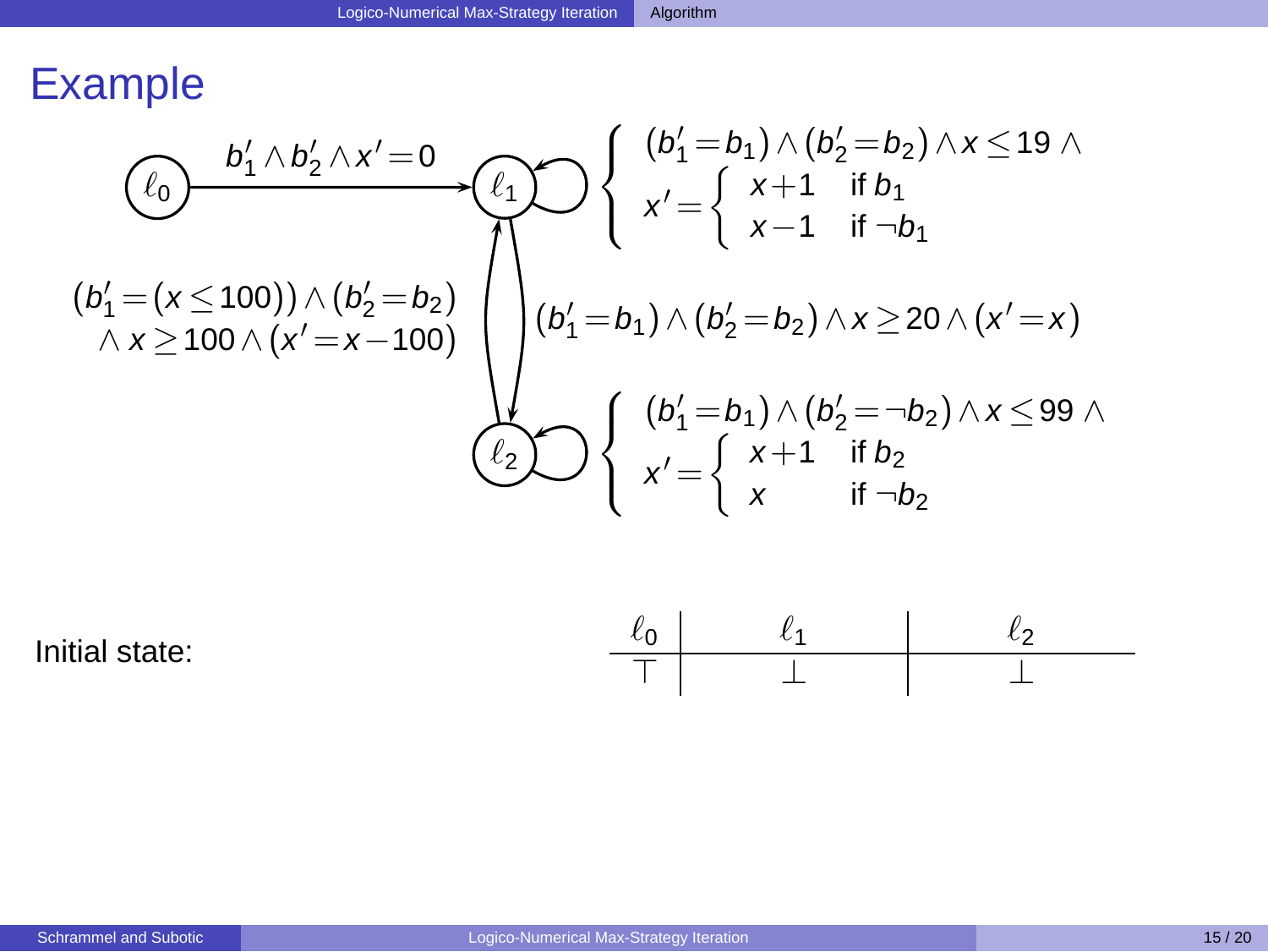$$
\begin{array}{c}\n\textcircled{t_0} & \begin{array}{c}\nb'_1 \wedge b'_2 \wedge x' = 0 \\
\hline\n\end{array} \\
\textcircled{t_1} & \begin{array}{c}\n\end{array} \\
\textcircled{t_2} & \begin{array}{c}\n\end{array} \\
\textcircled{t_1} & \begin{array}{c}\n\end{array} \\
\end{array} \\
\textcircled{t_2} & \begin{array}{c}\n\end{array} \\
\textcircled{t_2} & \begin{array}{c}\n\end{array} \\
\end{array} \\
\textcircled{t_3} & \begin{array}{c}\n\end{array} \\
\textcircled{t_4} & \begin{array}{c}\n\end{array} \\
\textcircled{t_5} & \begin{array}{c}\n\end{array} \\
\textcircled{t_6} & \begin{array}{c}\n\end{array} \\
\textcircled{t_7} & \begin{array}{c}\n\end{array} \\
\textcircled{t_8} & \begin{array}{c}\n\end{array} \\
\textcircled{t_9} & \begin{array}{c}\n\end{array} \\
\textcircled{t_1} & \begin{array}{c}\n\end{array} \\
\textcircled{t_2} & \begin{array}{c}\n\end{array} \\
\textcircled{t_3} & \begin{array}{c}\n\end{array} \\
\textcircled{t_4} & \begin{array}{c}\n\end{array} \\
\textcircled{t_5} & \begin{array}{c}\n\end{array} \\
\textcircled{t_6} & \begin{array}{c}\n\end{array} \\
\textcircled{t_7} & \begin{array}{c}\n\end{array} \\
\textcircled{t_8} & \begin{array}{c}\n\end{array} \\
\textcircled{t_9} & \begin{array}{c}\n\end{array} \\
\textcircled{t_1} & \begin{array}{c}\n\end{array} \\
\textcircled{t_2} & \begin{array}{c}\n\end{array} \\
\textcircled{t_3} & \begin{array} \\
\end{array} \\
\textcircled{t_4} & \begin{array}{c}\n\end{array} \\
\textcircled{t_5} & \begin{array}{c}\n\end{array} \\
\textcircled{t_6} & \begin{array} \\
\
$$

Phase (1): propagation through  $(\ell_0, R, \ell_1)$ :

<span id="page-21-0"></span>
$$
\begin{array}{c|c|c|c}\n\ell_0 & \ell_1 & \ell_2 & \\\hline\n\top & \left( \begin{array}{c} b_1 \wedge b_2 \\ \left[ 0, 0 \right] \end{array} \right) & \bot\n\end{array}
$$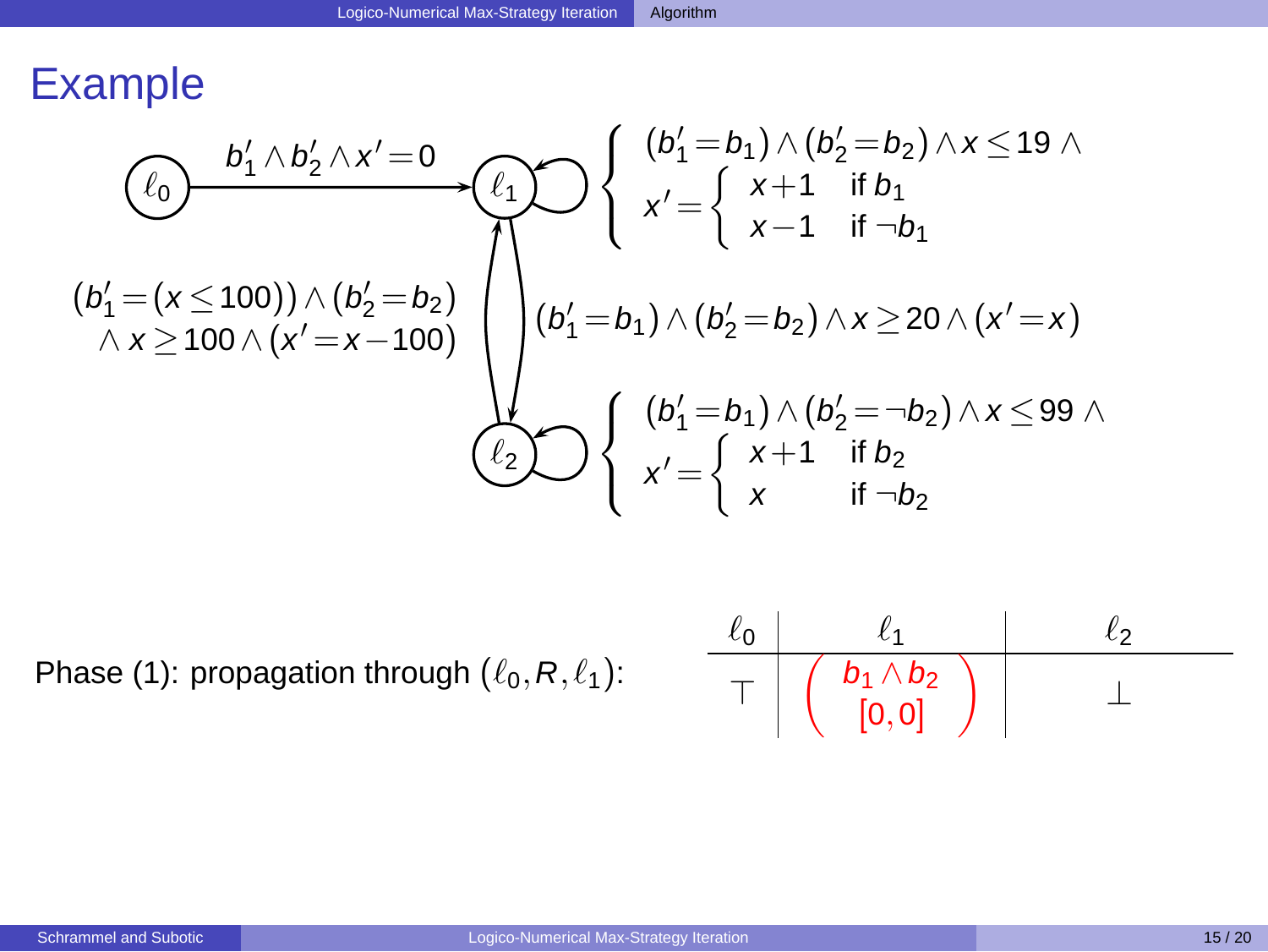$$
\begin{array}{c}\n\textcircled{t_0} & \begin{array}{c}\nb'_1 \wedge b'_2 \wedge x' = 0 \\
\hline\n\end{array} \\
\textcircled{t_1} & \begin{array}{c}\n\end{array} \\
\textcircled{t_2} & \begin{array}{c}\n\end{array} \\
\textcircled{t_1} & \begin{array}{c}\n\end{array} \\
\end{array} \\
\textcircled{t_2} & \begin{array}{c}\n\end{array} \\
\textcircled{t_2} & \begin{array}{c}\n\end{array} \\
\end{array} \\
\textcircled{t_3} & \begin{array}{c}\n\end{array} \\
\textcircled{t_4} & \begin{array}{c}\n\end{array} \\
\textcircled{t_5} & \begin{array}{c}\n\end{array} \\
\textcircled{t_6} & \begin{array}{c}\n\end{array} \\
\textcircled{t_7} & \begin{array}{c}\n\end{array} \\
\textcircled{t_8} & \begin{array}{c}\n\end{array} \\
\textcircled{t_9} & \begin{array}{c}\n\end{array} \\
\textcircled{t_1} & \begin{array}{c}\n\end{array} \\
\textcircled{t_2} & \begin{array}{c}\n\end{array} \\
\textcircled{t_1} & \begin{array}{c}\n\end{array} \\
\textcircled{t_2} & \begin{array}{c}\n\end{array} \\
\textcircled{t_1} & \begin{array}{c}\n\end{array} \\
\textcircled{t_2} & \begin{array}{c}\n\end{array} \\
\textcircled{t_3} & \begin{array}{c}\n\end{array} \\
\textcircled{t_4} & \begin{array}{c}\n\end{array} \\
\textcircled{t_5} & \begin{array}{c}\n\end{array} \\
\textcircled{t_6} & \begin{array}{c}\n\end{array} \\
\textcircled{t_7} & \begin{array}{c}\n\end{array} \\
\textcircled{t_8} & \begin{array} \\
\end{array} \\
\textcircled{t_9} & \begin{array} \\
\end{array} \\
\textcircled{t_1} & \begin{array} \\
\end{array} \\
\textcircled{t_2} & \begin{array} \\
\end{array}
$$

Phase (1): propagation through  $(\ell_1, R, \ell_1)$ :

$$
\begin{array}{c|c|c}\n\ell_0 & \ell_1 & \ell_2 \\
\hline\n\end{array}
$$
\n
$$
\begin{array}{c|c|c}\n\hline\n\ell_1 & \ell_2 & \ell_1 \\
\hline\n\end{array}
$$
\n
$$
\begin{array}{c|c}\n\hline\n\ell_1 \wedge b_2 & \ell_2 \\
\hline\n\end{array}
$$
\n
$$
\begin{array}{c|c}\n\hline\n\ell_1 \wedge b_1 & \ell_1 \\
\hline\n\end{array}
$$

<span id="page-22-0"></span>(preliminarily stable)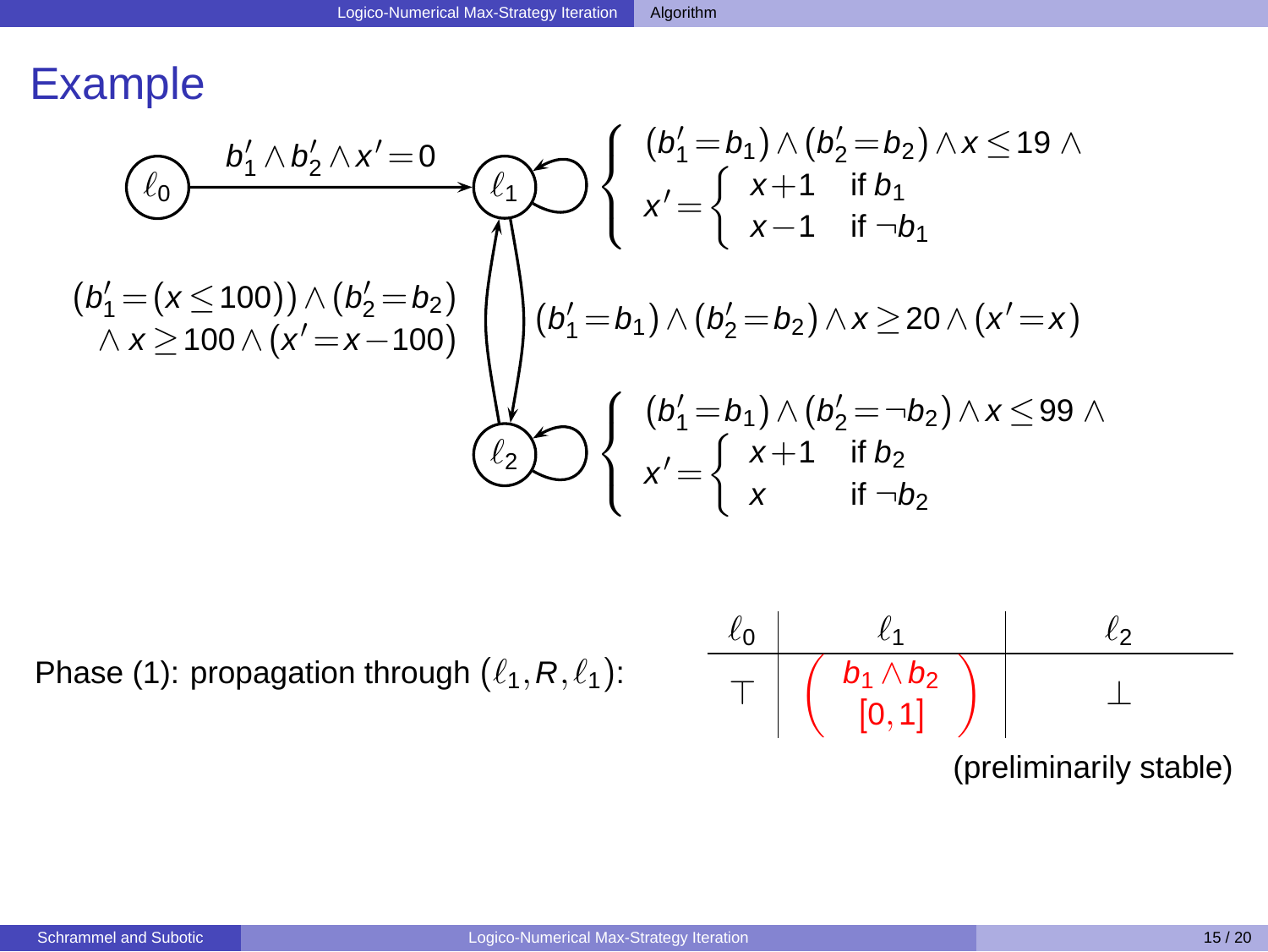$$
(b'_1 = (x \le 100)) \wedge (b'_2 = b_2) \wedge x \ge 100 \wedge (x' = x - 100) \wedge (b'_1 = b_1) \wedge (b'_2 = b_2) \wedge x \ge 100 \wedge (x' = x - 100) \wedge (b'_1 = b_1) \wedge (b'_2 = b_2) \wedge x \ge 20 \wedge (x' = x) \wedge x \ge 99 \wedge 100 \wedge (b'_1 = b_1) \wedge (b'_2 = b_2) \wedge x \ge 20 \wedge (x' = x) \wedge x \ge 99 \wedge 100 \wedge x' = \begin{cases} (b'_1 = b_1) \wedge (b'_2 = -b_2) \wedge x \le 99 \wedge 100 \x' = \begin{cases} x+1 & \text{if } b_2 \\ x & \text{if } -b_2 \end{cases} \end{cases}
$$

Phase (2): generate equation system:

<span id="page-23-0"></span>
$$
\begin{array}{l} \delta_0 = \infty \\ \delta_{1,1} = \bigsqcup \{ 1, \sup \{ x' \mid x' = 0 \}, \sup \{ x' \mid x \leq \delta_{1,1} \wedge x' = x + 1 \wedge x \leq 19 \} \} \\ \delta_{1,2} = \bigsqcup \{ 0, \sup \{ -x' \mid x' = 0 \}, \sup \{ -x' \mid -x \leq \delta_{1,2} \wedge x' = x + 1 \wedge x \leq 19 \} \} \\ \delta_2 = -\infty \end{array}
$$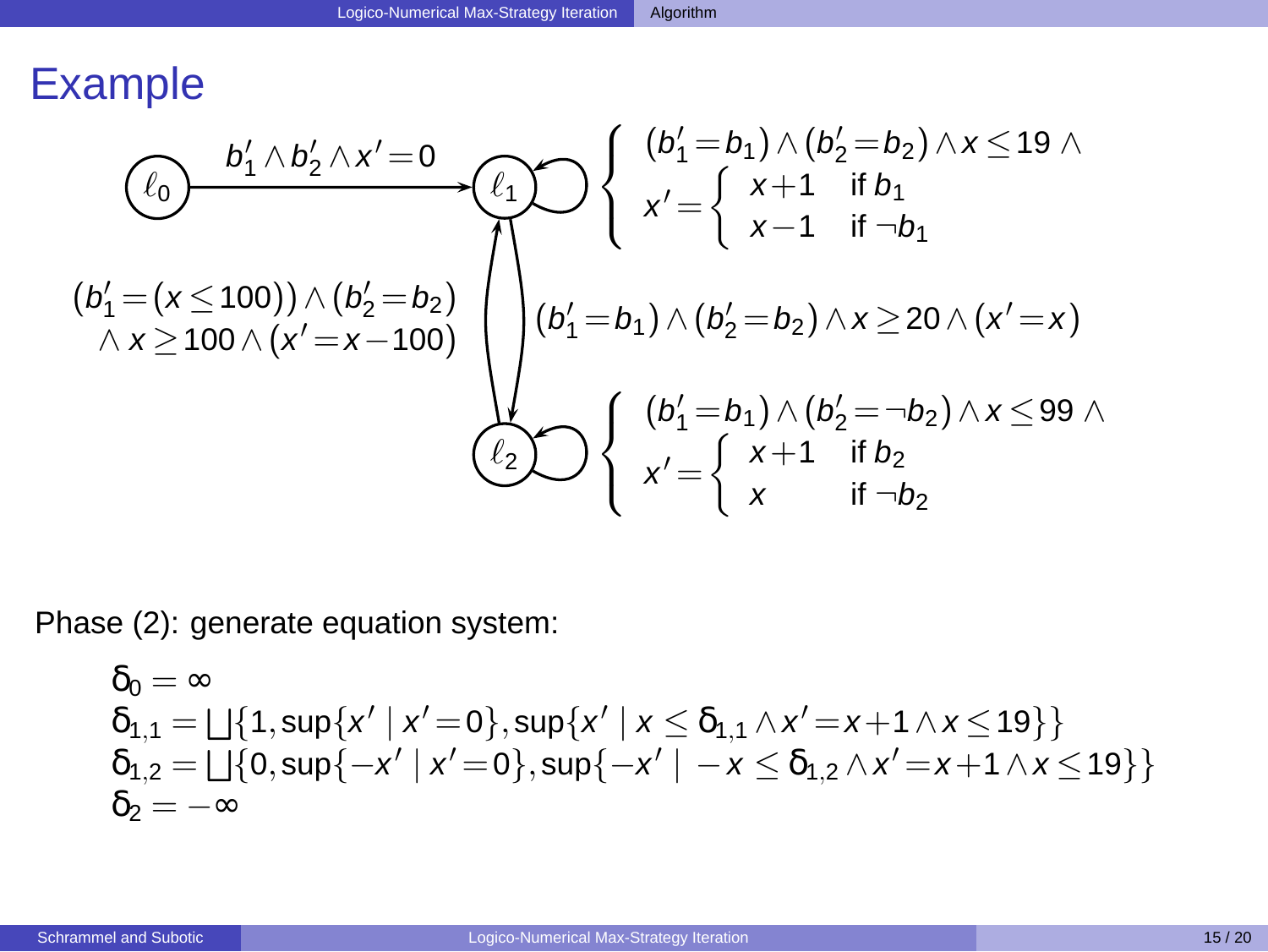$$
\begin{array}{c}\n\textcircled{t_0} & \begin{array}{c}\nb'_1 \wedge b'_2 \wedge x' = 0 \\
\hline\n\end{array} \\
\textcircled{t_1} & \begin{array}{c}\n\end{array} \\
\textcircled{t_2} & \begin{array}{c}\n\end{array} \\
\textcircled{t_1} & \begin{array}{c}\n\end{array} \\
\end{array} \\
\textcircled{t_2} & \begin{array}{c}\n\end{array} \\
\textcircled{t_2} & \begin{array}{c}\n\end{array} \\
\end{array} \\
\textcircled{t_3} & \begin{array}{c}\n\end{array} \\
\textcircled{t_4} & \begin{array}{c}\n\end{array} \\
\textcircled{t_5} & \begin{array}{c}\n\end{array} \\
\textcircled{t_6} & \begin{array}{c}\n\end{array} \\
\textcircled{t_7} & \begin{array}{c}\n\end{array} \\
\textcircled{t_8} & \begin{array}{c}\n\end{array} \\
\textcircled{t_9} & \begin{array}{c}\n\end{array} \\
\textcircled{t_1} & \begin{array}{c}\n\end{array} \\
\textcircled{t_2} & \begin{array}{c}\n\end{array} \\
\textcircled{t_3} & \begin{array}{c}\n\end{array} \\
\textcircled{t_4} & \begin{array}{c}\n\end{array} \\
\textcircled{t_5} & \begin{array}{c}\n\end{array} \\
\textcircled{t_6} & \begin{array}{c}\n\end{array} \\
\textcircled{t_7} & \begin{array}{c}\n\end{array} \\
\textcircled{t_8} & \begin{array}{c}\n\end{array} \\
\textcircled{t_9} & \begin{array}{c}\n\end{array} \\
\textcircled{t_1} & \begin{array}{c}\n\end{array} \\
\textcircled{t_2} & \begin{array}{c}\n\end{array} \\
\textcircled{t_3} & \begin{array} \\
\end{array} \\
\textcircled{t_4} & \begin{array}{c}\n\end{array} \\
\textcircled{t_5} & \begin{array}{c}\n\end{array} \\
\textcircled{t_6} & \begin{array} \\
\
$$

Phase (2): initial strategy:

<span id="page-24-0"></span>
$$
\begin{array}{l} \delta_0 = \infty \\ \delta_{1,1} = \bigsqcup \{ 1, \sup \{ x' \mid x' = 0 \}, \sup \{ x' \mid x \leq \delta_{1,1} \wedge x' = x + 1 \wedge x \leq 19 \} \} \\ \delta_{1,2} = \bigsqcup \{ 0, \sup \{ -x' \mid x' = 0 \}, \sup \{ -x' \mid -x \leq \delta_{1,2} \wedge x' = x + 1 \wedge x \leq 19 \} \} \\ \delta_2 = -\infty \end{array}
$$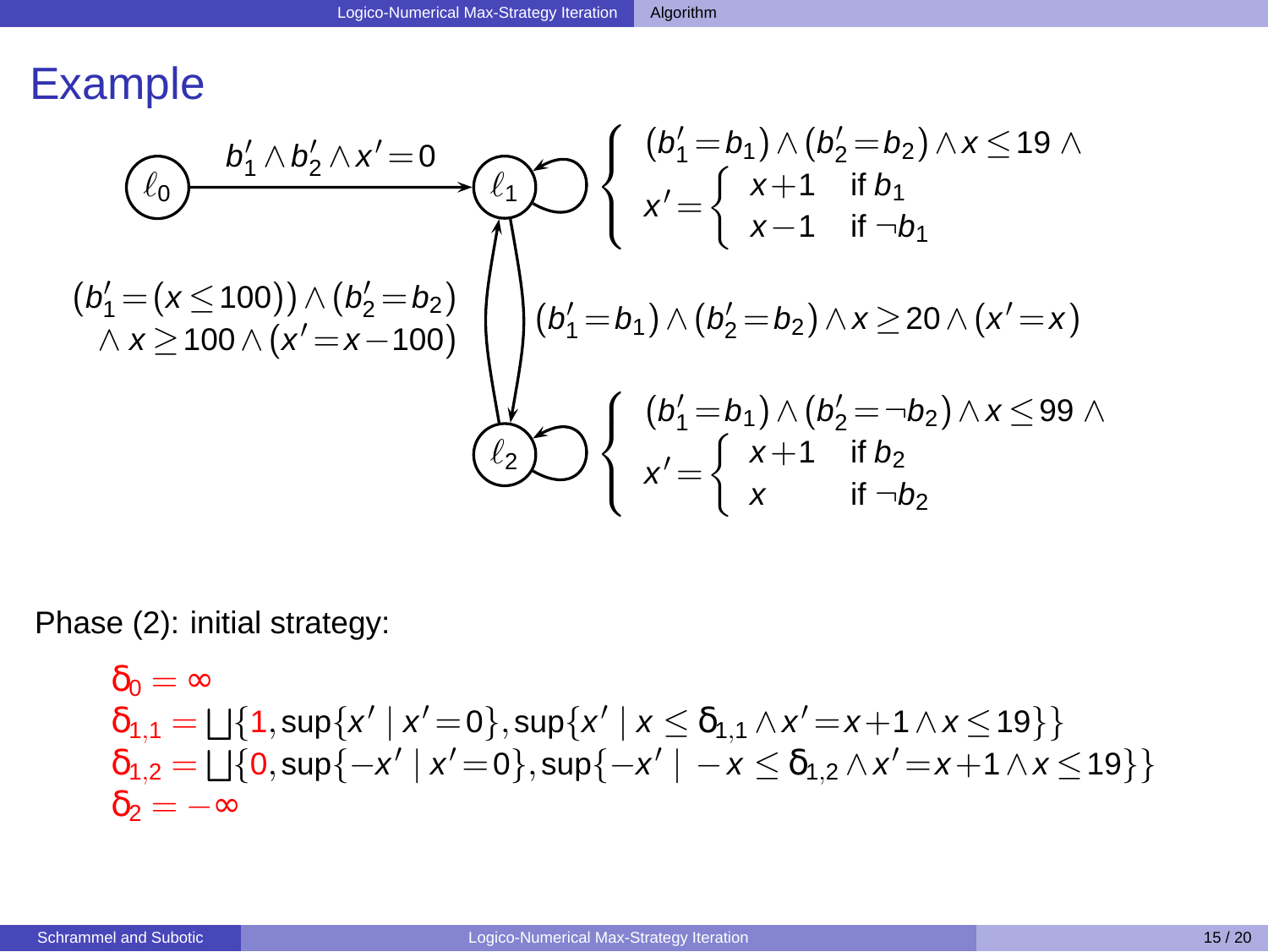$$
(b'_1 = (x \le 100)) \wedge (b'_2 = b_2) \wedge x \ge 100 \wedge (x' = x - 100) \wedge (b'_1 = b_1) \wedge (b'_2 = b_2) \wedge x \ge 100 \wedge (x' = x - 100) \wedge (b'_1 = b_1) \wedge (b'_2 = b_2) \wedge x \ge 20 \wedge (x' = x) \wedge x \ge 99 \wedge 100 \wedge (b'_1 = b_1) \wedge (b'_2 = b_2) \wedge x \ge 20 \wedge (x' = x) \wedge x \ge 99 \wedge 100 \wedge x' = \begin{cases} (b'_1 = b_1) \wedge (b'_2 = -b_2) \wedge x \le 99 \wedge 100 \x' = \begin{cases} x+1 & \text{if } b_2 \\ x & \text{if } -b_2 \end{cases} \end{cases}
$$

Phase (2): improve strategy w.r.t.  $\delta_{1,1}$ :

<span id="page-25-0"></span>
$$
\begin{array}{l} \delta_0 = \infty \\ \delta_{1,1} = \bigsqcup \{ 1, \sup \{ x' \mid x' = 0 \}, \sup \{ x' \mid x \leq \delta_{1,1} \wedge x' = x + 1 \wedge x \leq 19 \} \} \\ \delta_{1,2} = \bigsqcup \{ 0, \sup \{ -x' \mid x' = 0 \}, \sup \{ -x' \mid -x \leq \delta_{1,2} \wedge x' = x + 1 \wedge x \leq 19 \} \} \\ \delta_2 = -\infty \end{array}
$$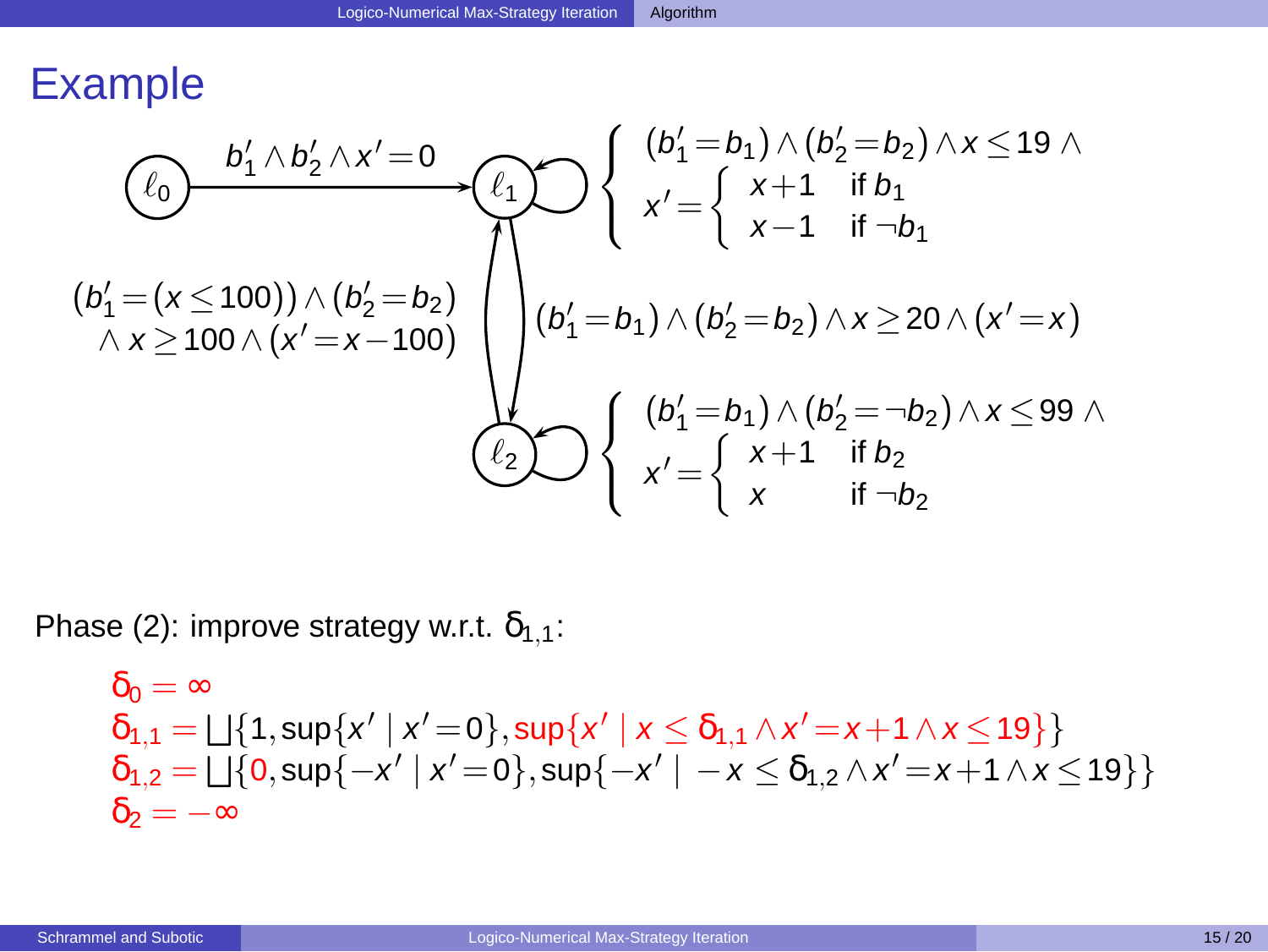$$
\begin{array}{c}\n\begin{pmatrix}\n0 \\
\ell_0\n\end{pmatrix} & \begin{pmatrix}\n0 \\
\ell_1 \end{pmatrix} & \begin{pmatrix}\n0 \\
\ell_2 \end{pmatrix} & \begin{pmatrix}\n0 \\
\ell_1 \end{pmatrix} & \begin{pmatrix}\n0 \\
\ell_2 \end{pmatrix} & \begin{pmatrix}\n0 \\
\ell_1 \end{pmatrix} & \begin{pmatrix}\n0 \\
\ell_2 \end{pmatrix} & \begin{pmatrix}\n0 \\
\ell_1 \end{pmatrix} & \begin{pmatrix}\n0 \\
\ell_2 \end{pmatrix} & \begin{pmatrix}\n0 \\
\ell_1 \end{pmatrix} & \begin{pmatrix}\n0 \\
\ell_1 \end{pmatrix} & \begin{pmatrix}\n0 \\
\ell_1 \end{pmatrix} & \begin{pmatrix}\n0 \\
\ell_1 \end{pmatrix} & \begin{pmatrix}\n0 \\
\ell_1 \end{pmatrix} & \begin{pmatrix}\n0 \\
\ell_2 \end{pmatrix} & \begin{pmatrix}\n0 \\
\ell_2 \end{pmatrix} & \begin{pmatrix}\n0 \\
\ell_2 \end{pmatrix} & \begin{pmatrix}\n0 \\
\ell_1 \end{pmatrix} & \begin{pmatrix}\n0 \\
\ell_2 \end{pmatrix} & \begin{pmatrix}\n0 \\
\ell_1 \end{pmatrix} & \begin{pmatrix}\n0 \\
\ell_2 \end{pmatrix} & \begin{pmatrix}\n0 \\
\ell_1 \end{pmatrix} & \begin{pmatrix}\n0 \\
\ell_2 \end{pmatrix} & \begin{pmatrix}\n0 \\
\ell_1 \end{pmatrix} & \begin{pmatrix}\n0 \\
\ell_2 \end{pmatrix} & \begin{pmatrix}\n0 \\
\ell_1 \end{pmatrix} & \begin{pmatrix}\n0 \\
\ell_2 \end{pmatrix} & \begin{pmatrix}\n0 \\
\ell_1 \end{pmatrix} & \begin{pmatrix}\n0 \\
\ell_2 \end{pmatrix} & \begin{pmatrix}\n0 \\
\ell_1 \end{pmatrix} & \begin{pmatrix}\n0 \\
\ell_2 \end{pmatrix} & \begin{pmatrix}\n0 \\
\ell_1 \end{pmatrix} & \begin{pmatrix}\n0 \\
\ell_2 \end{pmatrix} & \begin{pmatrix}\n0 \\
\ell_1 \end{pmatrix} & \begin{pmatrix}\n0 \\
\ell_2 \end{pmatrix} & \begin{pmatrix}\n0 \\
\ell_1 \end{pmatrix} & \begin{pmatrix}\n0 \\
\ell_2 \end{pmatrix} & \begin{pmatrix}\n0 \\
\ell
$$

Phase (2): fixed point:

$$
\begin{array}{c|c|c|c}\n\ell_0 & \ell_1 & \ell_2 \\
\hline\n\top & \left( \begin{array}{c|c} b_1 \wedge b_2 \\ \hline [0,20] \end{array} \right) & \bot\n\end{array}
$$

<span id="page-26-0"></span>(no more improvement)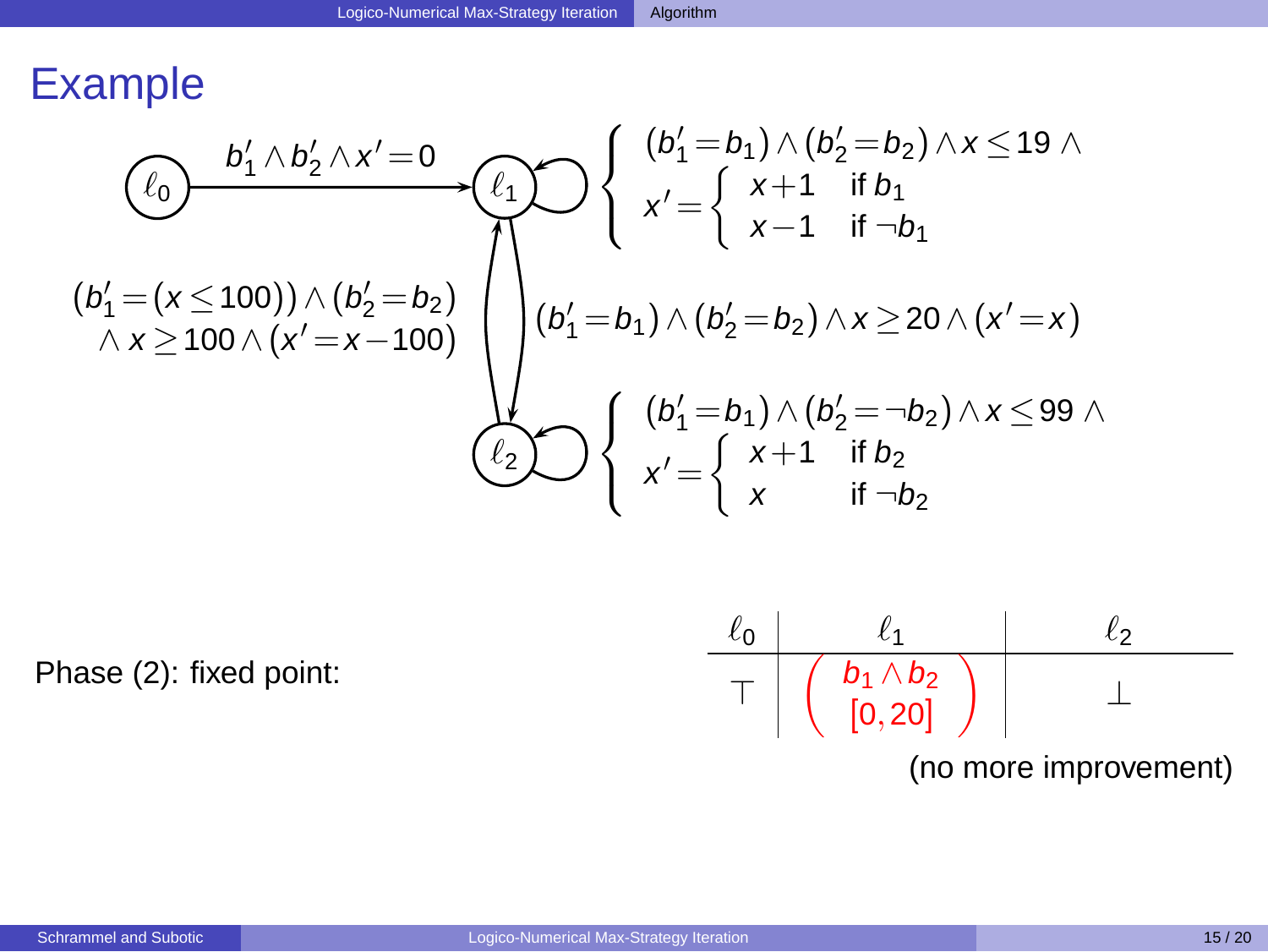$$
\begin{array}{c}\n\textcircled{t_0} & b_1' \wedge b_2' \wedge x' = 0 \\
\textcircled{t_1} & \textcircled{t_2} & \textcircled{t_3} \\
\textcircled{t_4} & \textcircled{t_5} & \textcircled{t_6} \\
\textcircled{t_7} & \textcircled{t_7} & \textcircled{t_8} \\
\textcircled{t_8} & \textcircled{t_9} & \textcircled{t_9} \\
\textcircled{t_1} & \textcircled{t_1} & \textcircled{t_1} \\
\textcircled{t_1} & \textcircled{t_2} & \textcircled{t_1} \\
\textcircled{t_1} & \textcircled{t_2} & \textcircled{t_2} & \textcircled{t_3} \\
\textcircled{t_1} & \textcircled{t_1} & \textcircled{t_2} & \textcircled{t_3} \\
\textcircled{t_2} & \textcircled{t_1} & \textcircled{t_1} & \textcircled{t_2} & \textcircled{t_3} \\
\textcircled{t_2} & \textcircled{t_3} & \textcircled{t_4} & \textcircled{t_7} & \textcircled{t_8} \\
\textcircled{t_7} & \textcircled{t_8} & \textcircled{t_7} & \textcircled{t_8} & \textcircled{t_9} \\
\textcircled{t_9} & \textcircled{t_8} & \textcircled{t_9} & \textcircled{t_9} & \textcircled{t_1} & \textcircled{t_1} & \textcircled{t_2} \\
\textcircled{t_1} & \textcircled{t_1} & \textcircled{t_2} & \textcircled{t_3} & \textcircled{t_4} & \textcircled{t_5} \\
\textcircled{t_1} & \textcircled{t_1} & \textcircled{t_2} & \textcircled{t_3} & \textcircled{t_4} & \textcircled{t_6} \\
\textcircled{t_1} & \textcircled{t_1} & \textcircled
$$

<span id="page-27-0"></span>Phase (1): propagation through  $(\ell_1, R, \ell_2)$ :  $\ell_0$   $\ell_1$   $\ell_2$  $\top$   $\begin{pmatrix} b_1 \wedge b_2 \\ b_1 \wedge b_2 \end{pmatrix}$  $[0, 20]$  $\bigwedge$   $\bigwedge$   $b_1 \wedge b_2$ [20,20]  $\overline{\phantom{0}}$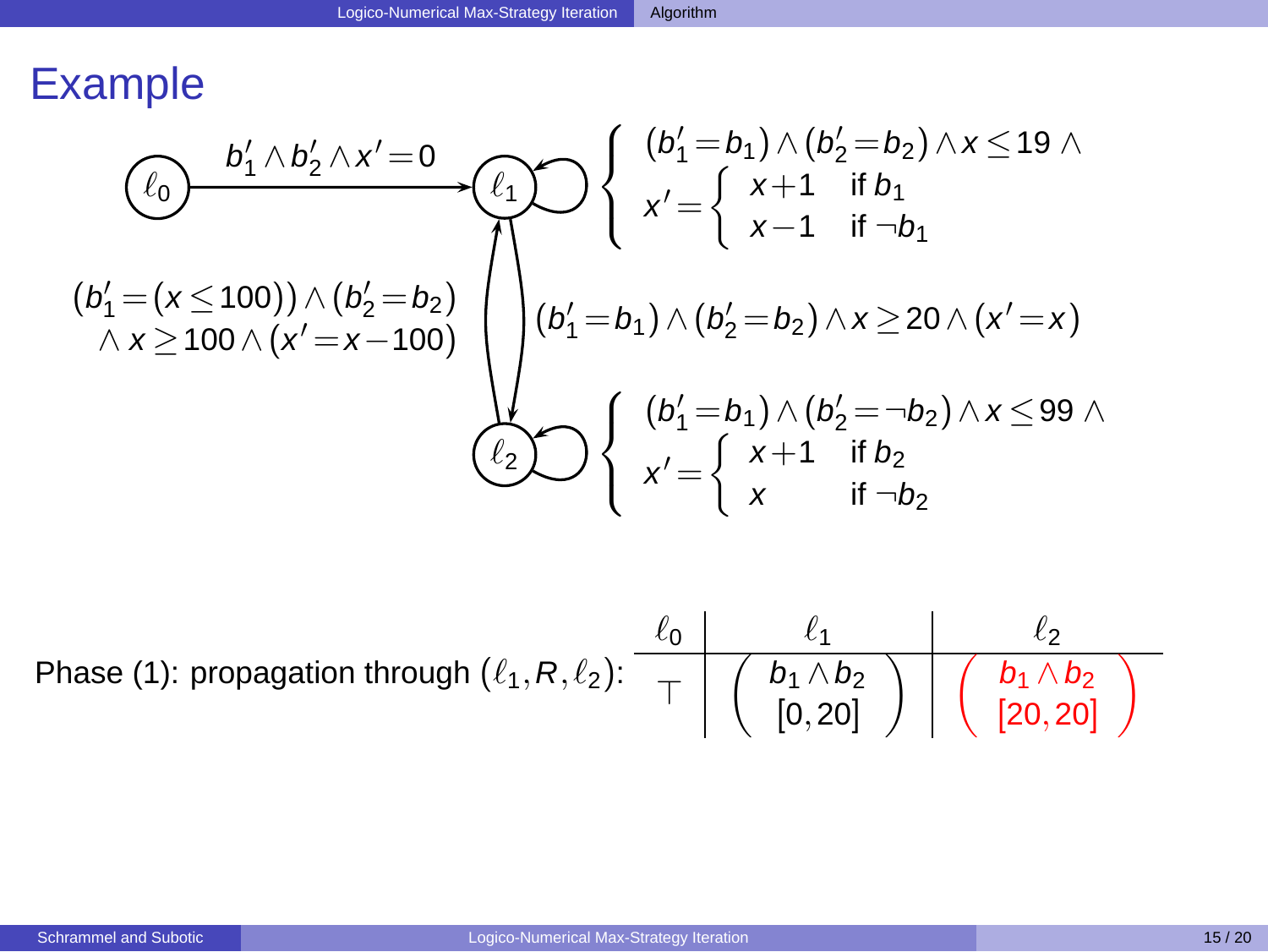$$
\begin{array}{c}\n\textcircled{t_0} & \begin{array}{c}\nb'_1 \wedge b'_2 \wedge x' = 0 \\
\hline\n\end{array} \\
\textcircled{t_1} & \begin{array}{c}\n\end{array} \\
\textcircled{t_2} & \begin{array}{c}\n\end{array} \\
\textcircled{t_1} & \begin{array}{c}\n\end{array} \\
\end{array} \\
\textcircled{t_2} & \begin{array}{c}\n\end{array} \\
\textcircled{t_2} & \begin{array}{c}\n\end{array} \\
\end{array} \\
\textcircled{t_3} & \begin{array}{c}\n\end{array} \\
\textcircled{t_4} & \begin{array}{c}\n\end{array} \\
\textcircled{t_5} & \begin{array}{c}\n\end{array} \\
\textcircled{t_6} & \begin{array}{c}\n\end{array} \\
\textcircled{t_7} & \begin{array}{c}\n\end{array} \\
\textcircled{t_8} & \begin{array}{c}\n\end{array} \\
\textcircled{t_9} & \begin{array}{c}\n\end{array} \\
\textcircled{t_1} & \begin{array}{c}\n\end{array} \\
\textcircled{t_2} & \begin{array}{c}\n\end{array} \\
\textcircled{t_3} & \begin{array}{c}\n\end{array} \\
\textcircled{t_4} & \begin{array}{c}\n\end{array} \\
\textcircled{t_5} & \begin{array}{c}\n\end{array} \\
\textcircled{t_6} & \begin{array}{c}\n\end{array} \\
\textcircled{t_7} & \begin{array}{c}\n\end{array} \\
\textcircled{t_8} & \begin{array}{c}\n\end{array} \\
\textcircled{t_9} & \begin{array}{c}\n\end{array} \\
\textcircled{t_1} & \begin{array}{c}\n\end{array} \\
\textcircled{t_2} & \begin{array}{c}\n\end{array} \\
\textcircled{t_3} & \begin{array} \\
\end{array} \\
\textcircled{t_4} & \begin{array}{c}\n\end{array} \\
\textcircled{t_7} & \begin{array}{c}\n\end{array} \\
\textcircled{t_8} & \begin{array} \\
\
$$

Phase (1): propagation through  $(\ell_2, R, \ell_2)$ :

<span id="page-28-0"></span>

| $\ell_0$ | $\ell_1$                                                 | $\ell_2$                                        |
|----------|----------------------------------------------------------|-------------------------------------------------|
| T        | $\begin{pmatrix} b_1 \land b_2 \\ [0, 20] \end{pmatrix}$ | $\begin{pmatrix} b_1 \\ [20, 21] \end{pmatrix}$ |

\n(preliminarily stable)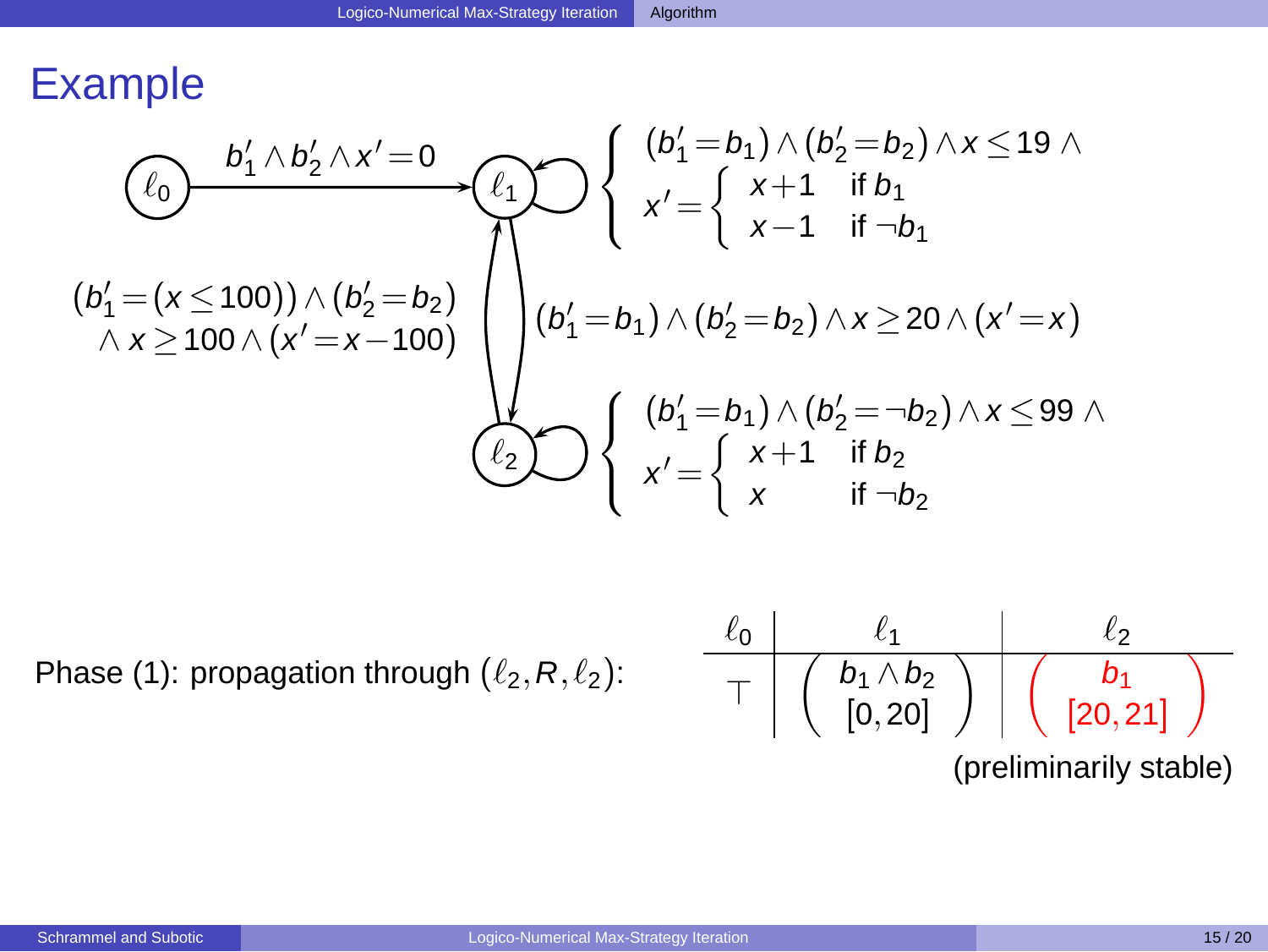$$
\begin{array}{c}\n\textcircled{t_0} & \begin{array}{c}\nb'_1 \wedge b'_2 \wedge x' = 0 \\
\hline\n\end{array} \\
\textcircled{t_1} & \begin{array}{c}\n\end{array} \\
\textcircled{t_2} & \begin{array}{c}\n\end{array} \\
\textcircled{t_1} & \begin{array}{c}\n\end{array} \\
\end{array} \\
\textcircled{t_2} & \begin{array}{c}\n\end{array} \\
\textcircled{t_2} & \begin{array}{c}\n\end{array} \\
\end{array} \\
\textcircled{t_3} & \begin{array}{c}\n\end{array} \\
\textcircled{t_4} & \begin{array}{c}\n\end{array} \\
\textcircled{t_5} & \begin{array}{c}\n\end{array} \\
\textcircled{t_6} & \begin{array}{c}\n\end{array} \\
\textcircled{t_7} & \begin{array}{c}\n\end{array} \\
\textcircled{t_8} & \begin{array}{c}\n\end{array} \\
\textcircled{t_9} & \begin{array}{c}\n\end{array} \\
\textcircled{t_1} & \begin{array}{c}\n\end{array} \\
\textcircled{t_2} & \begin{array}{c}\n\end{array} \\
\textcircled{t_3} & \begin{array}{c}\n\end{array} \\
\textcircled{t_4} & \begin{array}{c}\n\end{array} \\
\textcircled{t_5} & \begin{array}{c}\n\end{array} \\
\textcircled{t_6} & \begin{array}{c}\n\end{array} \\
\textcircled{t_7} & \begin{array}{c}\n\end{array} \\
\textcircled{t_8} & \begin{array}{c}\n\end{array} \\
\textcircled{t_9} & \begin{array}{c}\n\end{array} \\
\textcircled{t_1} & \begin{array}{c}\n\end{array} \\
\textcircled{t_2} & \begin{array}{c}\n\end{array} \\
\textcircled{t_3} & \begin{array} \\
\end{array} \\
\textcircled{t_4} & \begin{array}{c}\n\end{array} \\
\textcircled{t_5} & \begin{array}{c}\n\end{array} \\
\textcircled{t_6} & \begin{array} \\
\
$$

Phase (2): generate equation system:

<span id="page-29-0"></span>
$$
\begin{array}{llll} \delta_0=\infty & & \\ \delta_{1,1}=\bigsqcup \{ & 20 \ , \quad \sup \{x' \ | \ x \leq \delta_{2,1} \wedge x'=x-100 \wedge x \geq 100 \} \quad \ \, , \dots \} \\ \delta_{1,2}=\bigsqcup \{ & 0 \ , \quad \sup \{ -x' \ | \ x \leq \delta_{2,2} \wedge x'=x-100 \wedge x \geq 100 \} \quad , \dots \} \\ \delta_{2,1}=\bigsqcup \{ & 21 \ , \quad \sup \{x' \ | \ x \leq \delta_{2,1} \wedge x'=x+1 \wedge x \leq 99 \} \quad \ \ , \dots \} \\ \delta_{2,2}=\bigsqcup \{ & -20 \ , \quad \sup \{ -x' \ | \ -x \leq \delta_{2,2} \wedge x'=x+1 \wedge x \leq 99 \} \quad \ \ , \dots \} \end{array}
$$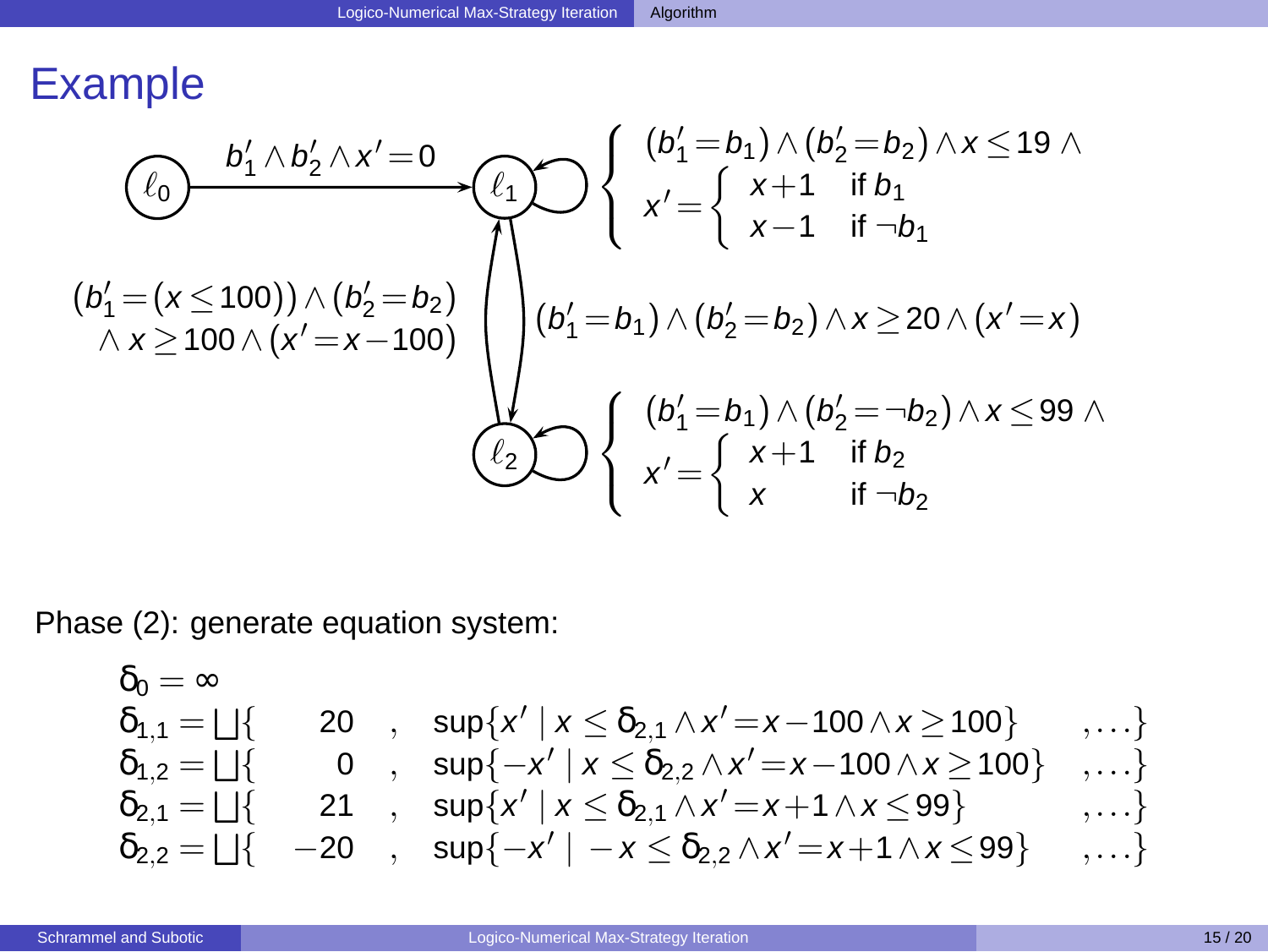$$
(b'_1 = (x \le 100)) \wedge (b'_2 = b_2) \wedge x \ge 100 \wedge (x' = x - 100) \wedge (b'_1 = b_1) \wedge (b'_2 = b_2) \wedge x \ge 100 \wedge (x' = x - 100) \wedge (b'_1 = b_1) \wedge (b'_2 = b_2) \wedge x \ge 20 \wedge (x' = x) \wedge x \ge 99 \wedge 100 \wedge (b'_1 = b_1) \wedge (b'_2 = b_2) \wedge x \ge 20 \wedge (x' = x) \wedge x \ge 99 \wedge 100 \wedge x' = \begin{cases} (b'_1 = b_1) \wedge (b'_2 = -b_2) \wedge x \le 99 \wedge 100 \x' = \begin{cases} x+1 & \text{if } b_2 \\ x & \text{if } -b_2 \end{cases} \end{cases}
$$

Phase (2): initial strategy:

<span id="page-30-0"></span>
$$
\begin{array}{llll} \delta_0=\infty & & \\ \delta_{1,1}=\bigsqcup \{ & 20 \ , \quad \sup \{x' \ | \ x \leq \delta_{2,1} \wedge x'=x-100 \wedge x \geq 100 \} \quad \ \, , \dots \} \\ \delta_{1,2}=\bigsqcup \{ & 0 \ , \quad \sup \{-x' \ | \ x \leq \delta_{2,2} \wedge x'=x-100 \wedge x \geq 100 \} \quad , \dots \} \\ \delta_{2,1}=\bigsqcup \{ & 21 \ , \quad \sup \{x' \ | \ x \leq \delta_{2,1} \wedge x'=x+1 \wedge x \leq 99 \} \quad \ \, , \dots \} \\ \delta_{2,2}=\bigsqcup \{ & -20 \ , \quad \sup \{-x' \ | \ -x \leq \delta_{2,2} \wedge x'=x+1 \wedge x \leq 99 \} \quad \ \, , \dots \} \end{array}
$$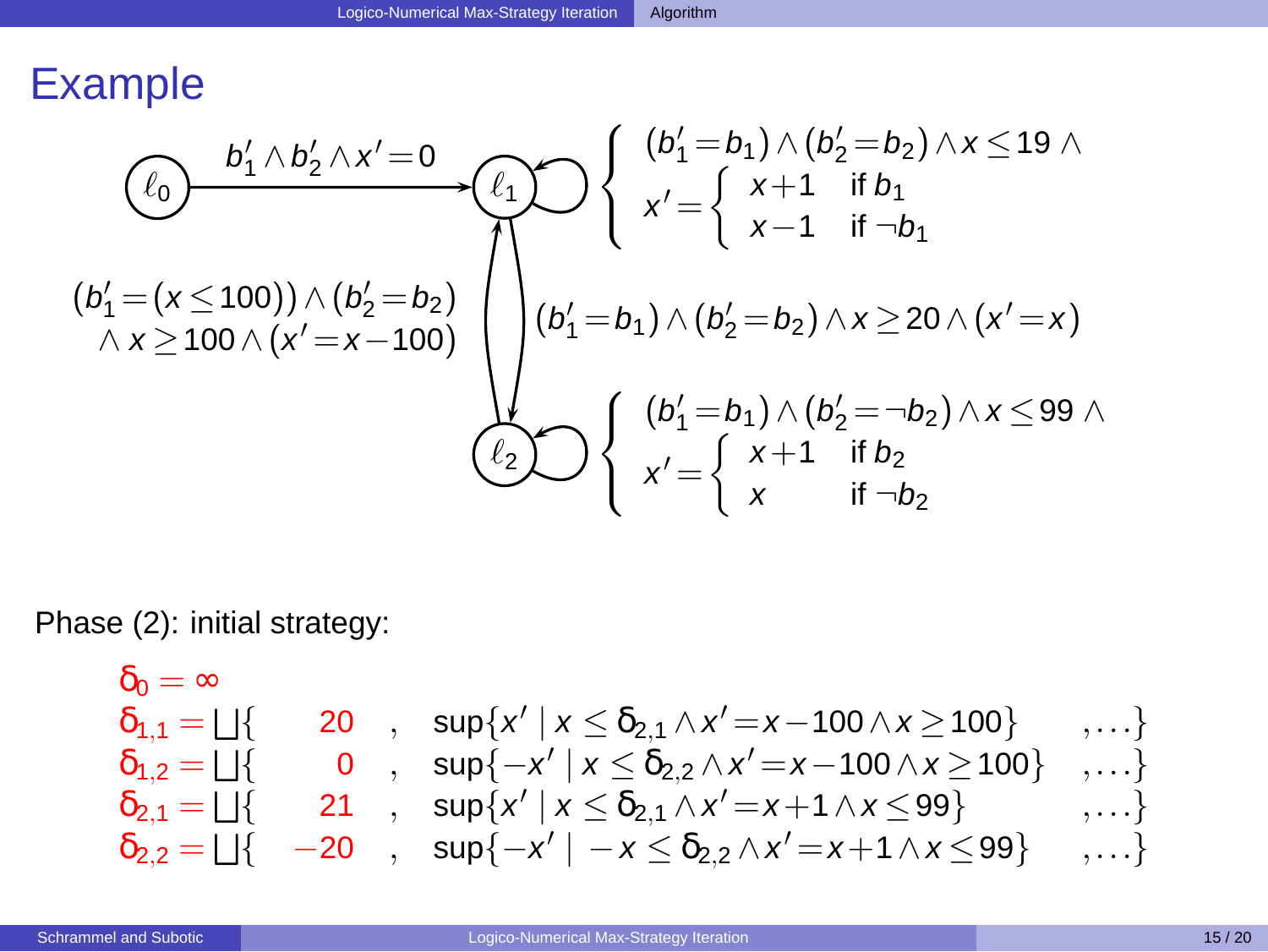$$
(b'_1 = (x \le 100)) \wedge (b'_2 = b_2) \wedge x \ge 100 \wedge (x' = x - 100) \wedge (b'_1 = b_1) \wedge (b'_2 = b_2) \wedge x \le 19 \wedge \wedge x \ge 100 \wedge (x' = x - 100) \wedge (b'_1 = b_1) \wedge (b'_2 = b_2) \wedge x \ge 20 \wedge (x' = x) \wedge (b'_1 = b_1) \wedge (b'_2 = b_2) \wedge x \ge 20 \wedge (x' = x) \wedge (b'_1 = b_1) \wedge (b'_2 = -b_2) \wedge x \le 99 \wedge \wedge x' = \left\{ \begin{array}{l} (b'_1 = b_1) \wedge (b'_2 = -b_2) \wedge x \le 99 \wedge x' = \left\{ \begin{array}{l} x+1 & \text{if } b_2 \\ x & \text{if } -b_2 \end{array} \right. \end{array}
$$

Phase (2): improvement w.r.t.  $\delta_{2,1}$ :

<span id="page-31-0"></span>
$$
\begin{array}{llll} \delta_0=\infty & & \\ \delta_{1,1}=\bigsqcup \{ & 20 \ , \quad \sup \{x' \ | \ x \leq \delta_{2,1} \wedge x'=x-100 \wedge x \geq 100 \} \quad \ \, , \dots \} \\ \delta_{1,2}=\bigsqcup \{ & 0 \ , \quad \sup \{ -x' \ | \ x \leq \delta_{2,2} \wedge x'=x-100 \wedge x \geq 100 \} \quad , \dots \} \\ \delta_{2,1}=\bigsqcup \{ & 21 \ , \quad \sup \{ x' \ | \ x \leq \delta_{2,1} \wedge x'=x+1 \wedge x \leq 99 \} \quad \ \ , \dots \} \\ \delta_{2,2}=\bigsqcup \{ & -20 \ , \quad \sup \{ -x' \ | \ -x \leq \delta_{2,2} \wedge x'=x+1 \wedge x \leq 99 \} \quad \ \ , \dots \} \end{array}
$$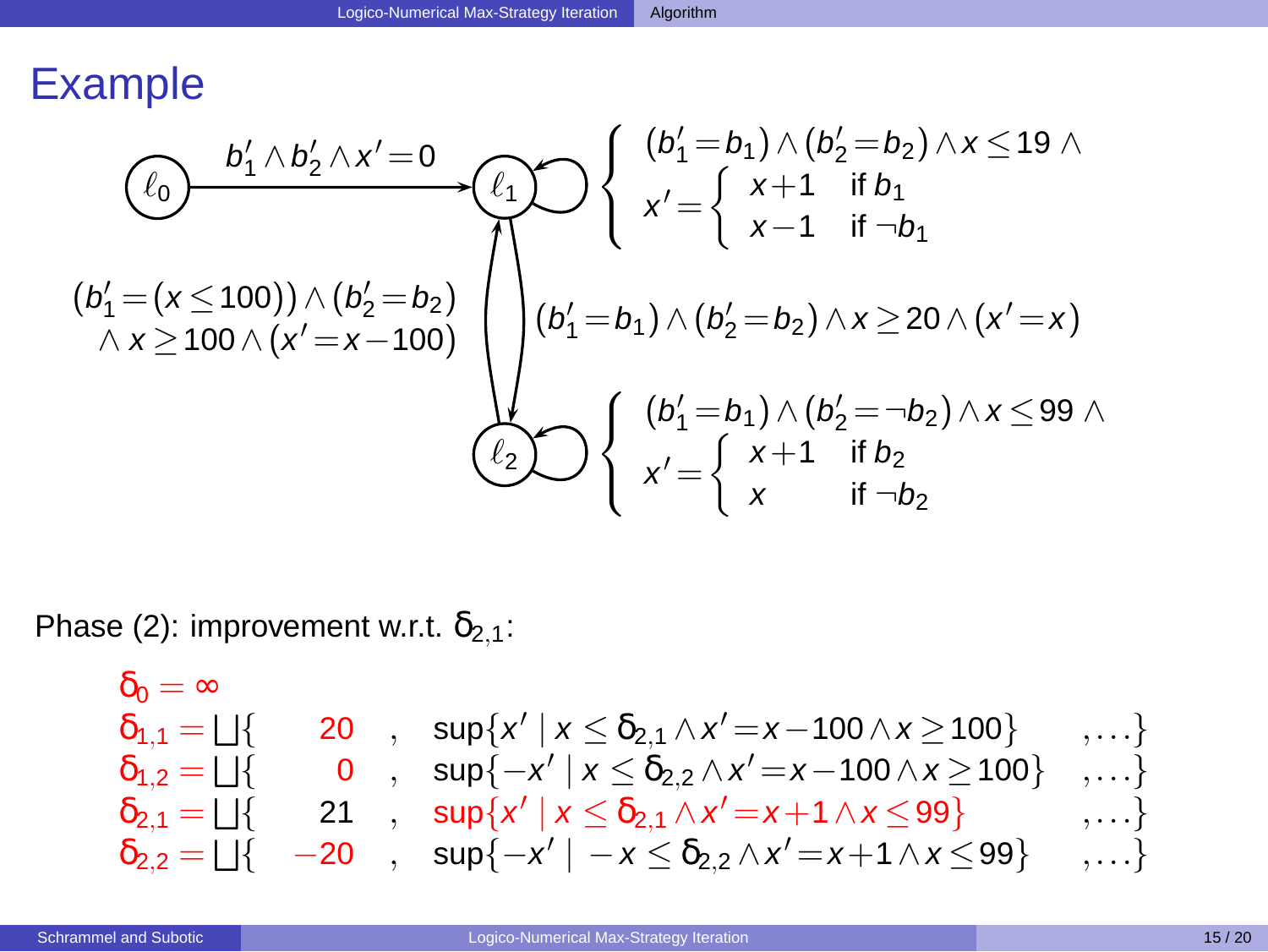$$
\begin{array}{c}\n\begin{pmatrix}\n0 \\
\ell_0\n\end{pmatrix} & \begin{pmatrix}\n0 \\
\ell_1 \end{pmatrix} & \begin{pmatrix}\n0 \\
\ell_2 \end{pmatrix} & \begin{pmatrix}\n0 \\
\ell_1 \end{pmatrix} & \begin{pmatrix}\n0 \\
\ell_2 \end{pmatrix} & \begin{pmatrix}\n0 \\
\ell_1 \end{pmatrix} & \begin{pmatrix}\n0 \\
\ell_2 \end{pmatrix} & \begin{pmatrix}\n0 \\
\ell_1 \end{pmatrix} & \begin{pmatrix}\n0 \\
\ell_2 \end{pmatrix} & \begin{pmatrix}\n0 \\
\ell_1 \end{pmatrix} & \begin{pmatrix}\n0 \\
\ell_1 \end{pmatrix} & \begin{pmatrix}\n0 \\
\ell_1 \end{pmatrix} & \begin{pmatrix}\n0 \\
\ell_1 \end{pmatrix} & \begin{pmatrix}\n0 \\
\ell_1 \end{pmatrix} & \begin{pmatrix}\n0 \\
\ell_1 \end{pmatrix} & \begin{pmatrix}\n0 \\
\ell_2 \end{pmatrix} & \begin{pmatrix}\n0 \\
\ell_2 \end{pmatrix} & \begin{pmatrix}\n0 \\
\ell_2 \end{pmatrix} & \begin{pmatrix}\n0 \\
\ell_1 \end{pmatrix} & \begin{pmatrix}\n0 \\
\ell_2 \end{pmatrix} & \begin{pmatrix}\n0 \\
\ell_1 \end{pmatrix} & \begin{pmatrix}\n0 \\
\ell_2 \end{pmatrix} & \begin{pmatrix}\n0 \\
\ell_1 \end{pmatrix} & \begin{pmatrix}\n0 \\
\ell_2 \end{pmatrix} & \begin{pmatrix}\n0 \\
\ell_1 \end{pmatrix} & \begin{pmatrix}\n0 \\
\ell_2 \end{pmatrix} & \begin{pmatrix}\n0 \\
\ell_1 \end{pmatrix} & \begin{pmatrix}\n0 \\
\ell_1 \end{pmatrix} & \begin{pmatrix}\n0 \\
\ell_1 \end{pmatrix} & \begin{pmatrix}\n0 \\
\ell_1 \end{pmatrix} & \begin{pmatrix}\n0 \\
\ell_1 \end{pmatrix} & \begin{pmatrix}\n0 \\
\ell_1 \end{pmatrix} & \begin{pmatrix}\n0 \\
\ell_1 \end{pmatrix} & \begin{pmatrix}\n0 \\
\ell_1 \end{pmatrix} & \begin{pmatrix}\n0 \\
\ell_1 \end{pmatrix} & \begin{pmatrix}\n0 \\
\ell_1 \end{pmatrix} & \begin{pmatrix}\n0 \\
\ell_1 \end{pmatrix} & \begin{pmatrix}\n0 \\
\ell
$$

Phase (2): fixed point:

<span id="page-32-0"></span>

| $\ell_0$              | $\ell_1$                                                 | $\ell_2$                                         |
|-----------------------|----------------------------------------------------------|--------------------------------------------------|
| T                     | $\begin{pmatrix} b_1 \land b_2 \\ [0, 20] \end{pmatrix}$ | $\begin{pmatrix} b_1 \\ [20, 100] \end{pmatrix}$ |
| (no more improvement) |                                                          |                                                  |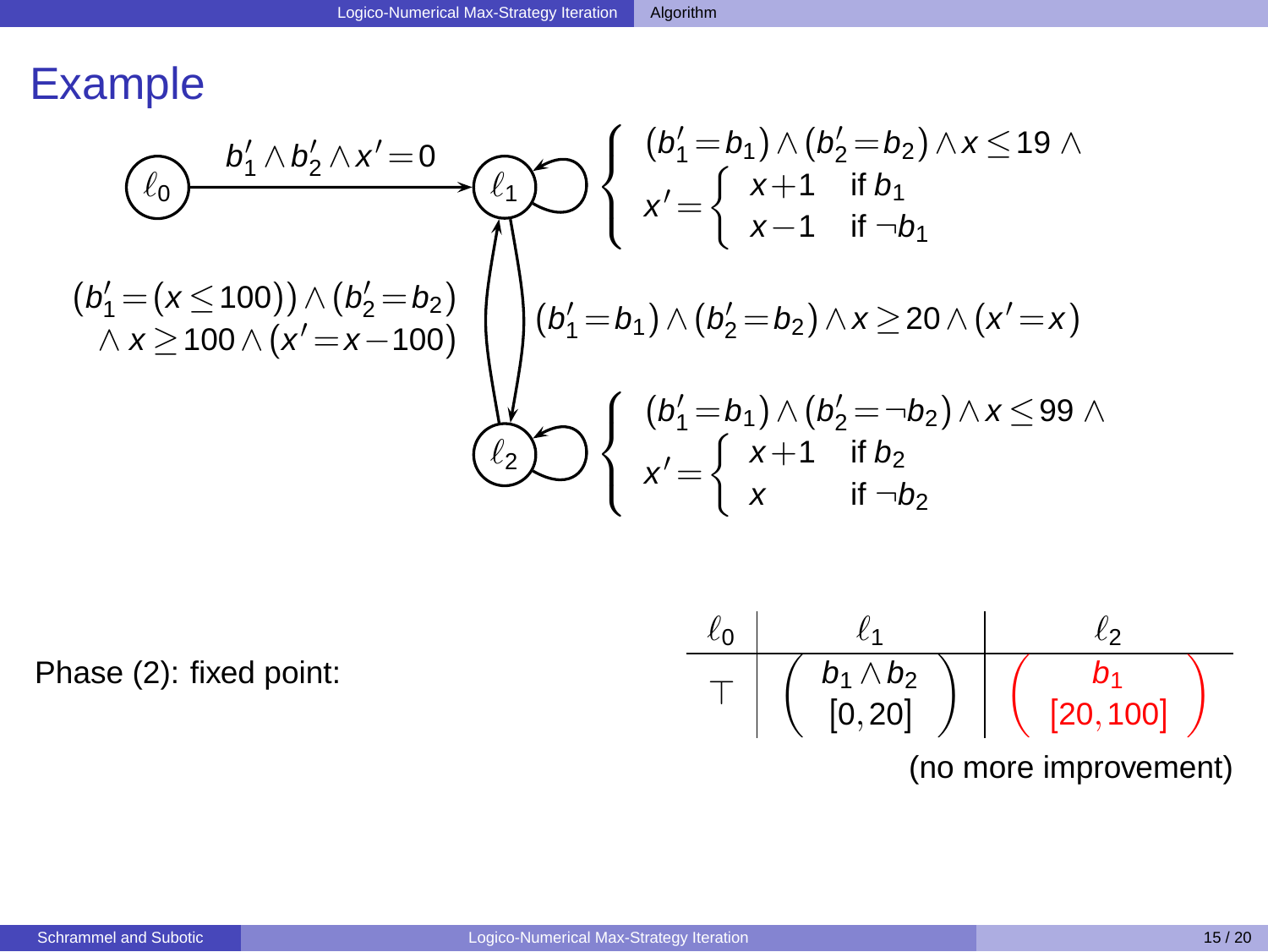$$
\begin{array}{c}\n\textcircled{t_0} & b_1' \wedge b_2' \wedge x' = 0 \\
\textcircled{t_1} & \textcircled{t_2} & \textcircled{t_3} \\
\textcircled{t_4} & \textcircled{t_5} & \textcircled{t_6} \\
\textcircled{t_7} & \textcircled{t_7} & \textcircled{t_8} \\
\textcircled{t_8} & \textcircled{t_9} & \textcircled{t_9} \\
\textcircled{t_1} & \textcircled{t_1} & \textcircled{t_1} \\
\textcircled{t_1} & \textcircled{t_2} & \textcircled{t_3} \\
\textcircled{t_4} & \textcircled{t_7} & \textcircled{t_7} & \textcircled{t_8} \\
\textcircled{t_7} & \textcircled{t_8} & \textcircled{t_9} & \textcircled{t_9} \\
\textcircled{t_8} & \textcircled{t_9} & \textcircled{t_9} & \textcircled{t_9} & \textcircled{t_9} \\
\textcircled{t_9} & \textcircled{t_8} & \textcircled{t_9} & \textcircled{t_9} & \textcircled{t_9} \\
\textcircled{t_9} & \textcircled{t_9} & \textcircled{t_9} & \textcircled{t_9} & \textcircled{t_9} \\
\textcircled{t_9} & \textcircled{t_9} & \textcircled{t_9} & \textcircled{t_9} & \textcircled{t_9} \\
\textcircled{t_9} & \textcircled{t_9} & \textcircled{t_9} & \textcircled{t_9} & \textcircled{t_9} & \textcircled{t_9} \\
\textcircled{t_9} & \textcircled{t_9} & \textcircled{t_9} & \textcircled{t_9} & \textcircled{t_9} & \textcircled{t_9} \\
\textcircled{t_9} & \textcircled{t_9} & \textcircled{t_9} & \textcircled{t_9} & \textcircled
$$

Phase (1): propagation through  $(\ell_2, R, \ell_1)$ :

<span id="page-33-0"></span>

| $\ell_0$             | $\ell_1$                                                  | $\ell_2$                                                    |
|----------------------|-----------------------------------------------------------|-------------------------------------------------------------|
| T                    | \n $\begin{pmatrix}\n b_1 \\  [0, 20]\n \end{pmatrix}$ \n | \n $\begin{pmatrix}\n b_1 \\  [20, 100]\n \end{pmatrix}$ \n |
| (global fixed point) |                                                           |                                                             |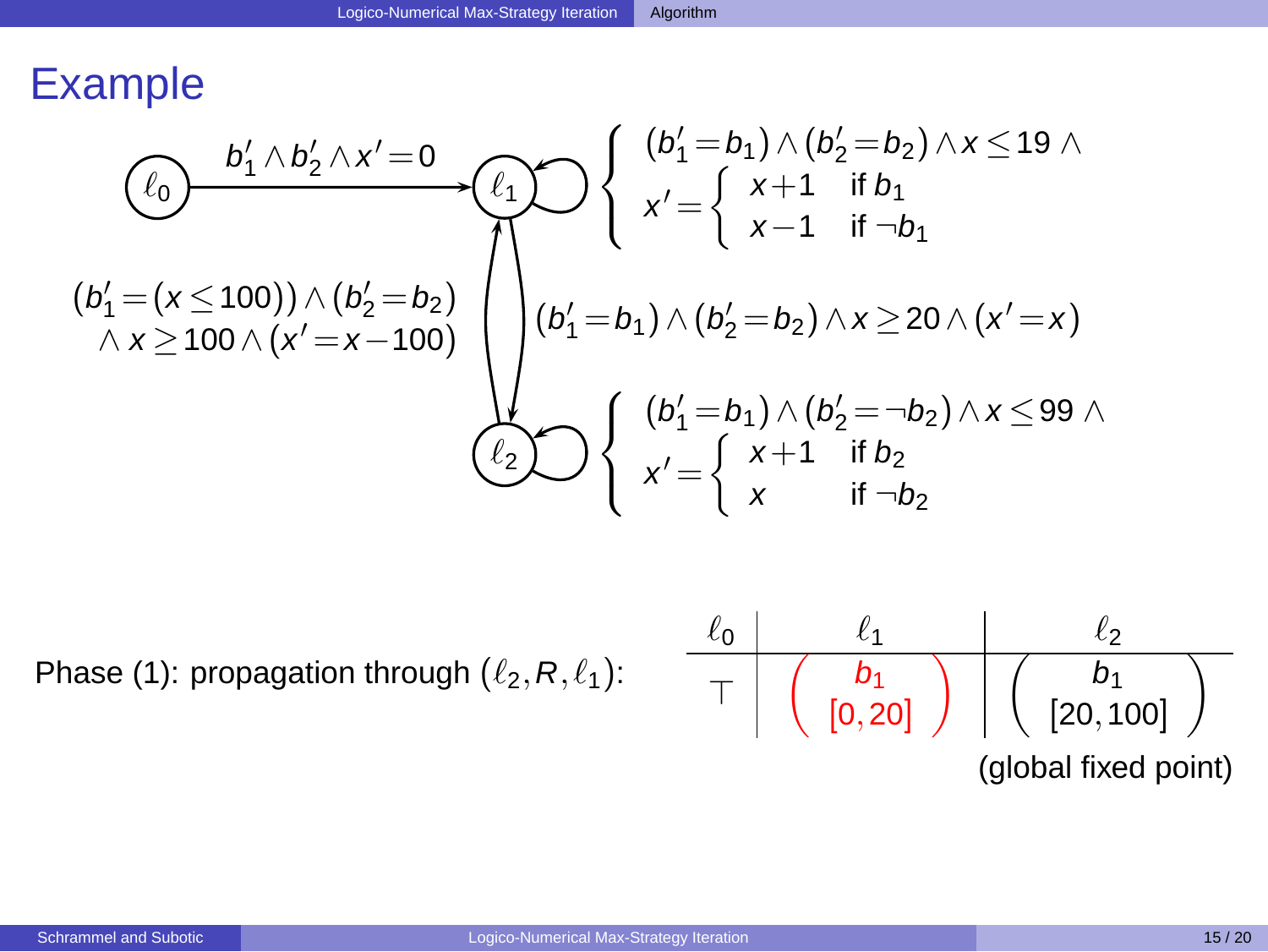# **Properties**

The logico-numerical max-strategy algorithm

- $\bullet$  terminates after a finite number of iterations (termination).
- computes a fixed point of the semantic equations (soundness).
- <span id="page-34-0"></span>computes the least fixed point of the semantic equations (optimality).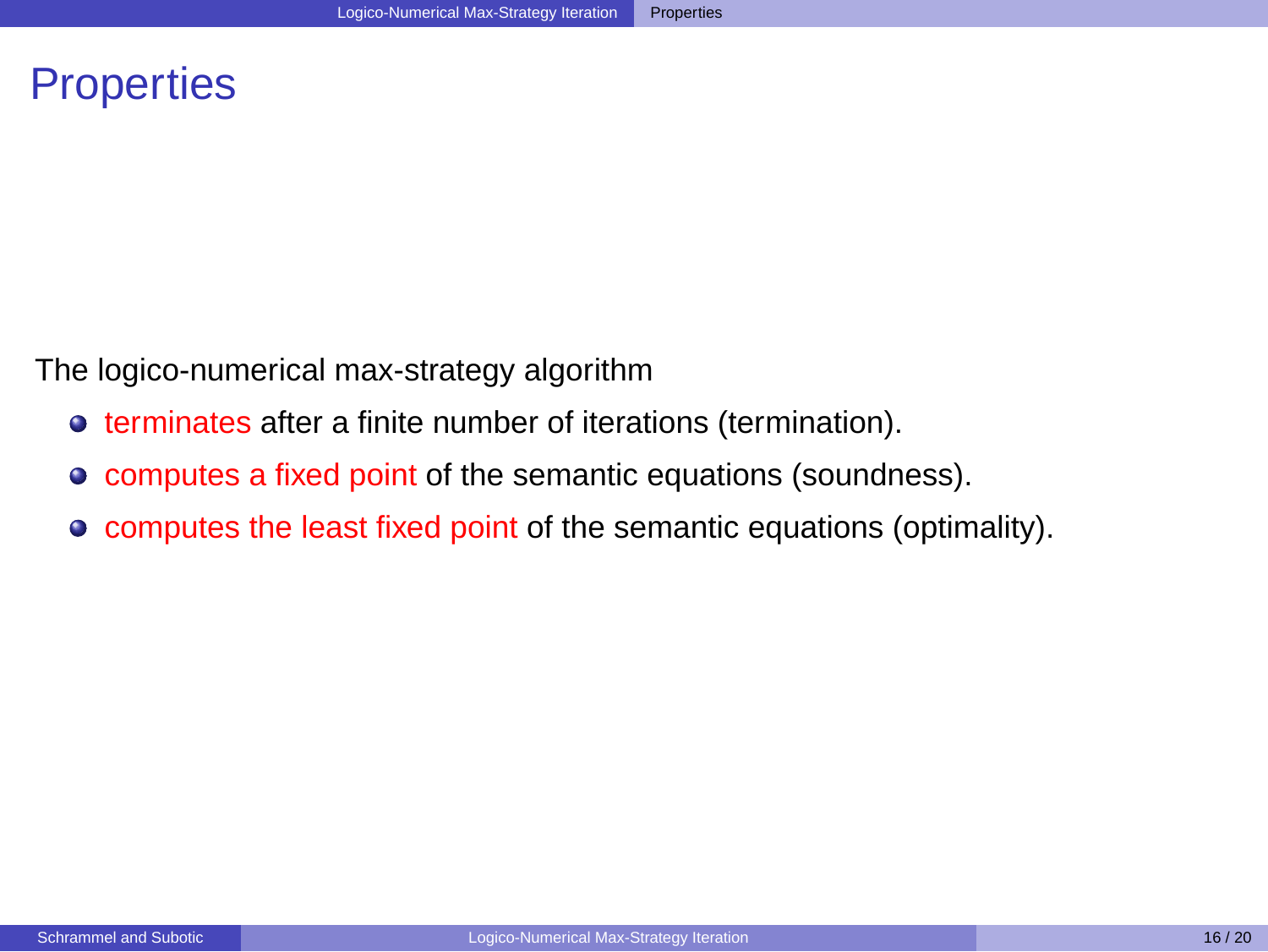#### **Experiments**

High-level simulation models (programmed in LUSTRE) of manufacturing systems

- Consist of building blocks like sources, buffers, machines and routers that synchronize via handshakes.
- Produce enumerated CFGs of up to 650 locations and 5000 transitions after simplification by Boolean reachability
- <span id="page-35-0"></span>Comparing the precision of the inferred invariants of
	- Numerical max-strategy iteration (MSI) on the enumerated CFG
	- Logico-numerical max-strategy iteration (LNMSI) on CFG obtained by state space partitioning by "discrete numerical modes": equivalence classes of Boolean valuations implying the same numerical transitions relations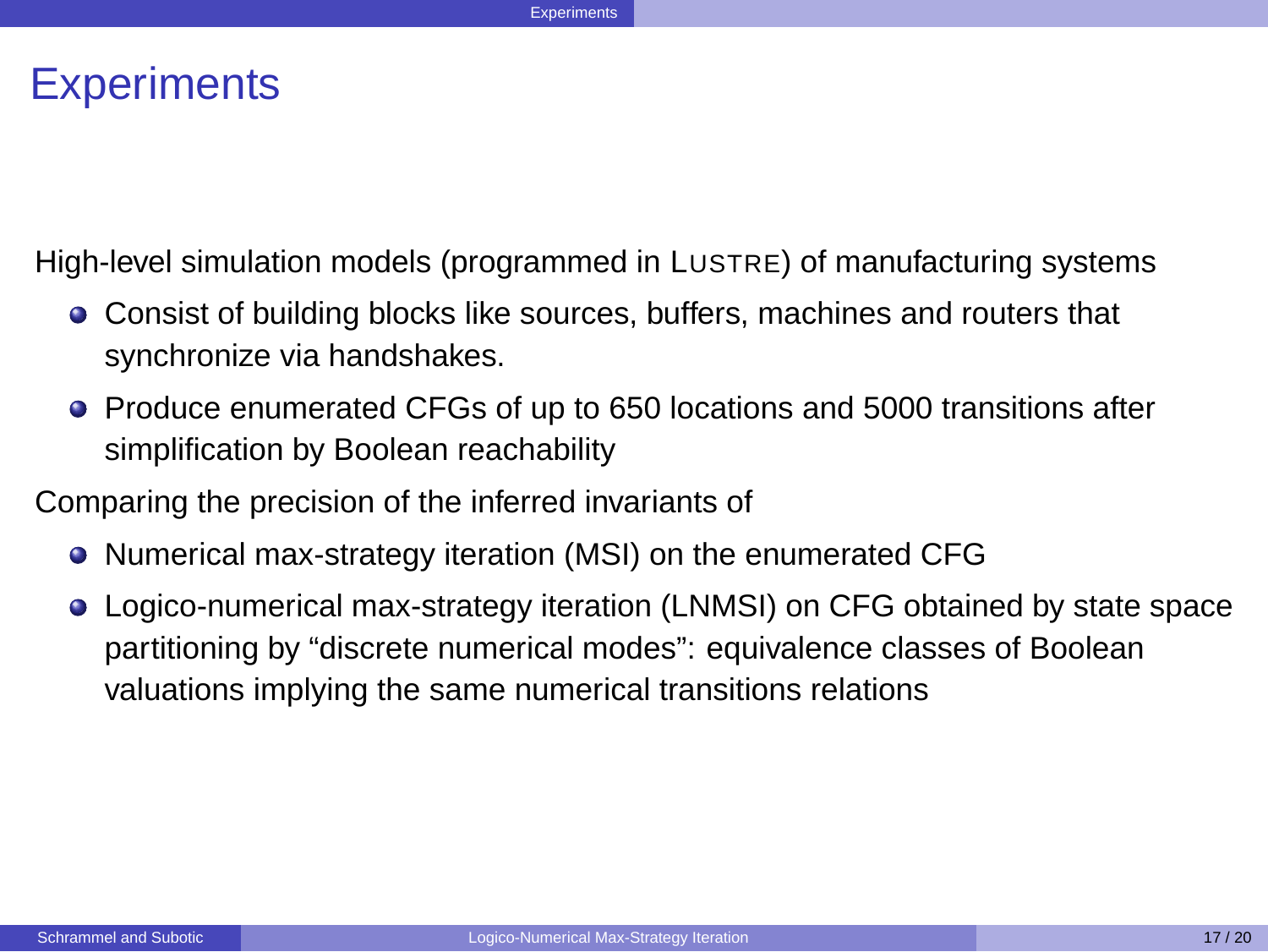<span id="page-36-0"></span>**[Experiments](#page-36-0)** 

# **Results**

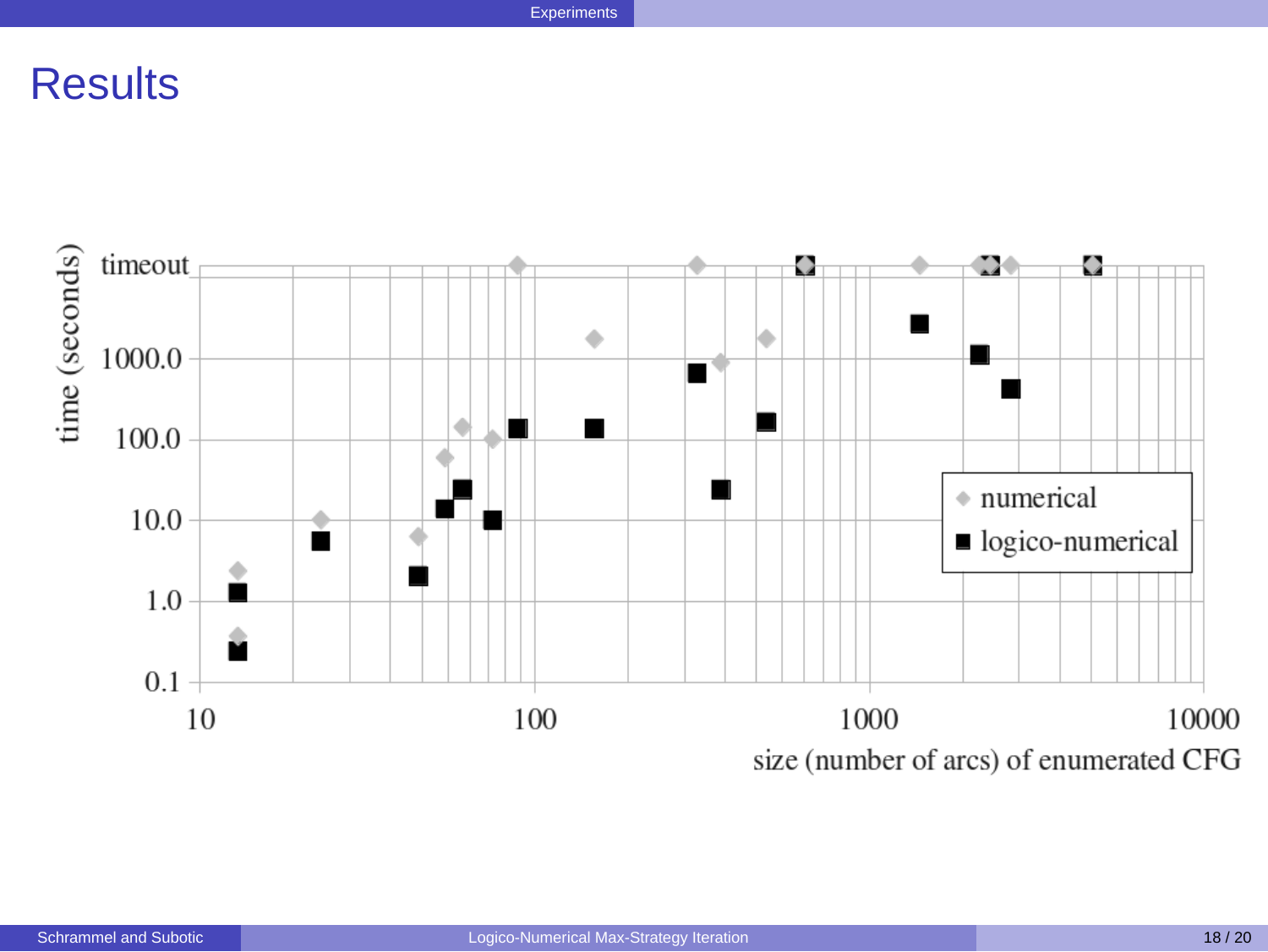#### **Results**

- LNMSI scales better than MSI: 9 times faster for those benchmarks where both methods terminated before the timeout: MSI hit the timeout in 8 out of 18 cases (versus 3 for LNMSI)
- **Precision is almost preserved to 100%, due to the better scalability even able to** prove 3 more benchmarks.
- **•** Gain in speed increases with the template size.

Comparison with logico-numerical analysis with octagons using the standard approach with widening:

- 18% of the bounds strictly better with LNMSI: in 2 cases these improvements made the difference to prove the property.
- <span id="page-37-0"></span>Standard analysis 19 times faster on average